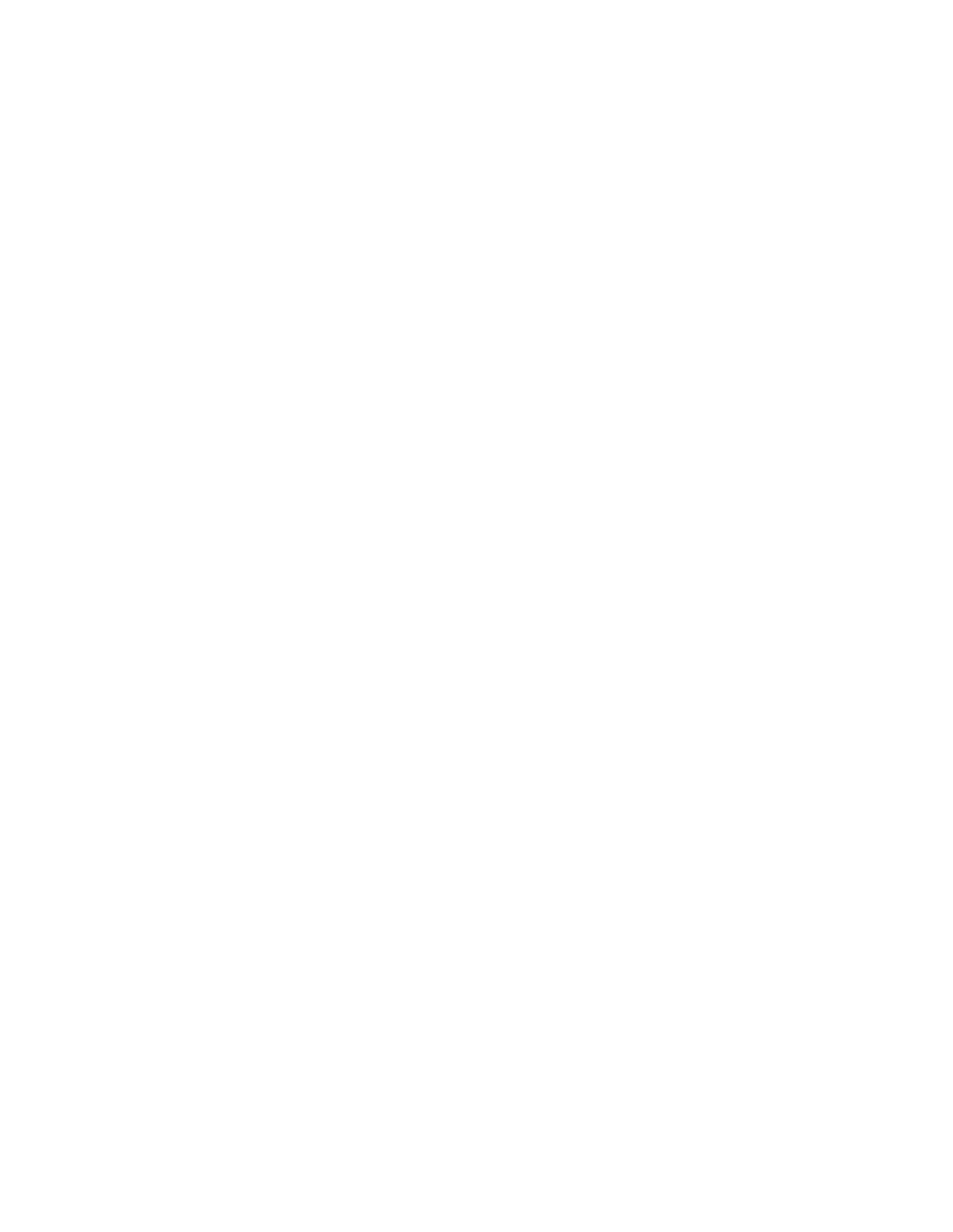

Although the Afghan government public library system is valiantly attempting to expand and consolidate its services in the country, private individuals have also set up libraries to provide some services to interested individuals. Among these

private libraries is the Wahdat Library in Kampani (Kot-i-Sangi Road, Nyaz-Beg).

Established in one of the less well-off areas of Kabul, this private library makes study materials available to the public at no charge (although a membership deposit is payable). Both national and international journalists, teachers, students and interested individuals make use of the library's considerable historical items. A guiding principle of the Wahdat Library is that all historical, printed materials are accumulated inside Afghanistan. The library is not meant to be an income-generating activity; rather, it aims to protect materials and make them available to the public.

The Wahdat Library was founded in 1993 in the Hayatabad area of Peshawar, Pakistan. At that time it collected all possible jihad publications and made them available to the public, including some materials from overseas. During the Taliban period, the owner was a government employee (but was jailed for publishing a photo of a woman in a burqa being beaten by Talibs). The library materials were hidden amongst household goods when his family returned to Kabul, lest the border police confiscate them. The collection is now located in the Nyaz-Beg area of Kabul, where there are no local bookshops, school libraries or other means of access to printed materials. The collection is still very strong in jihad-relevant materials but it is also supplemented by an extensive array of contemporary Afghan publications.

Dari, Pashto and English languages are collected. At various times in Peshawar the library also purchased relevant Afghanistan materials from scrap paper dealers, purchasing discarded Dari and Pashto publications for 10 Pakistani Rupees per kilo. In this way many local publications were also saved from oblivion.

The Wahdat Library has a large collection of local magazines and other serials, as well as books on history, literature and journalism. It is also known to have one of the best private collections of newspapers in Kabul, which is divided into four periods: (1) those published before Ustad Rabbani's government (est. 60 titles), (2) those from the mujahideen period (est. 140 titles), (3) those from the Taliban period (est. 40 titles exclusively those published by the Taliban) and (4) those published in the President Karzai period (more than 120 titles). In the photo on the next page, piles of bound newspaper collections are visible behind Mr. Wahdat. No other library in Afghanistan accumulates, holds and stores materials in such a systematic fashion as this.

The *Afghanistan Research Newsletter* is a quarterly publication of the Afghanistan Research and Evaluation Unit (AREU). The purpose of the Newsletter is to alert readers to new research being undertaken on Afghanistan and to help disseminate research findings and analysis. Some of the resources cited are available on the internet; most books and other publication are available at the AREU library, located in the AREU office (corner of Flower Street and Street 2) and open to researchers Sunday to Thursday, 9am-12pm and 1pm-4pm. The Newsletter is compiled by Royce Wiles. If you have ideas for books or other publications or resources that should be included in the Newsletter, please send an email to newsletter@areu.org.af.

AREU is an independent research organisation based in Kabul. AREU's mission is to conduct high-quality research that informs and influences policy and practice. AREU also actively promotes a culture of research and learning by strengthening analytical capacity in Afghanistan and facilitating reflection and debate. Fundamental to AREU's vision is that its work should improve Afghan lives. AREU was established in 2002 by the assistance community working in Afghanistan and has a board of directors with representation from donors, the United Nations and other multilateral agencies, and non-governmental organisations. AREU currently receives core funds from the governments of Denmark, Finland, Norway, Sweden, Switzerland and the United Kingdom. Specific projects have been funded by the Foundation of the Open Society Institute Afghanistan (FOSIA), the Asia Foundation (AF), the European Commission (EC) and the International Development Research Center (IDRC). All AREU publications are available at www.areu.org.af.

 $\odot$  2010 Afghanistan Research and Evaluation Unit. Some rights reserved. Contact: newsletter@areu.org.af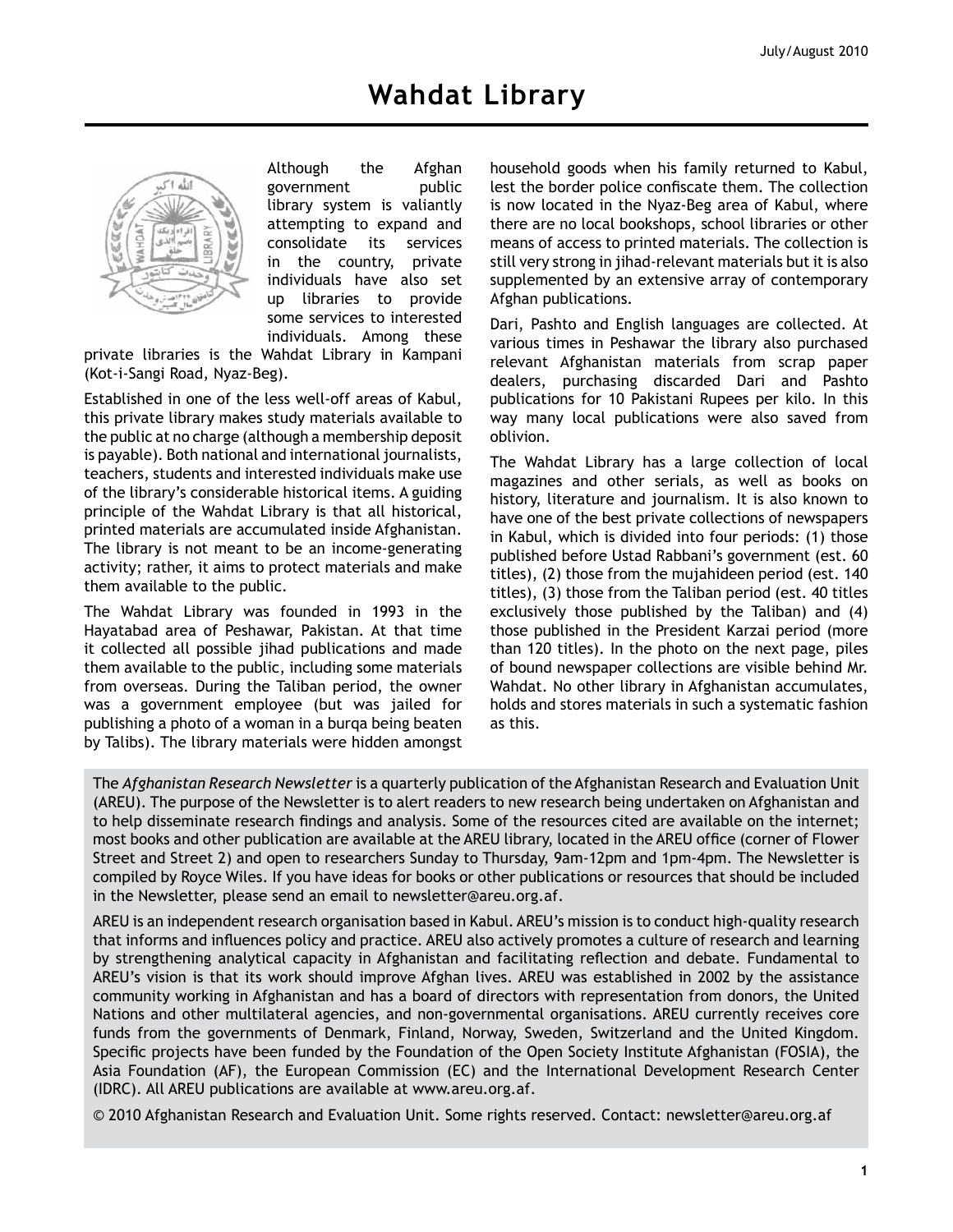#### Afghanistan Research Newsletter

Magazines, arguably one of the more generally accessible and affordable forms of print media in Afghanistan, are divided here into four periods: (1) before Ustad Rabbani (80 titles), (2) the mujahideen period (95 titles), (3) the Taliban period (25 titles), and (4) the Karzai period (150 titles and still growing)

teachers. If surplus copies are gathered by the library then they are distributed freely to students and library members, and thus the centre also acts as a distribution point. In addition, some private schools bring students to show them how an organised local library works.



**Library Director Mr Ahmad Shah Wahdat in the Wahdat Library**

Seventy percent of these collections are complete and these holdings are also unique.

There are also more than 300 individual items, such as jihad posters from various commanders, human rights posters, educational materials, election materials, and medical related posters.

Two people, one from Kabul and another from the provinces, acquire materials. They visit all kinds of bookstores, ministries' publications sections, NGOs, political organisations, etc. Newspapers tend to be purchased from shopkeepers. They visit six to ten locations each day in Kabul to collect serial issues and other papers. In the provinces the library funds purchases through short IT courses given in the library.

The library is used mostly by local students, teachers and journalists. There is a membership system. With a deposit of 500 Afs to join, individuals can borrow one book at a time, although no books costing more than 500 Afs are allowed for loan. There is also a low-cost photocopy machine and printer to help students and

The director is Mr Ahmad Shah Wahdat. There is also one person present in the library to look after users.

The library database is prepared through a basic Excel spreadsheet: serials are arranged by accession number but books are divided by general categories and given running numbers within those sequences. Subject divisions are history, information, literature, journalism, Islamic books, English books, psychology, social sciences, general and medical works.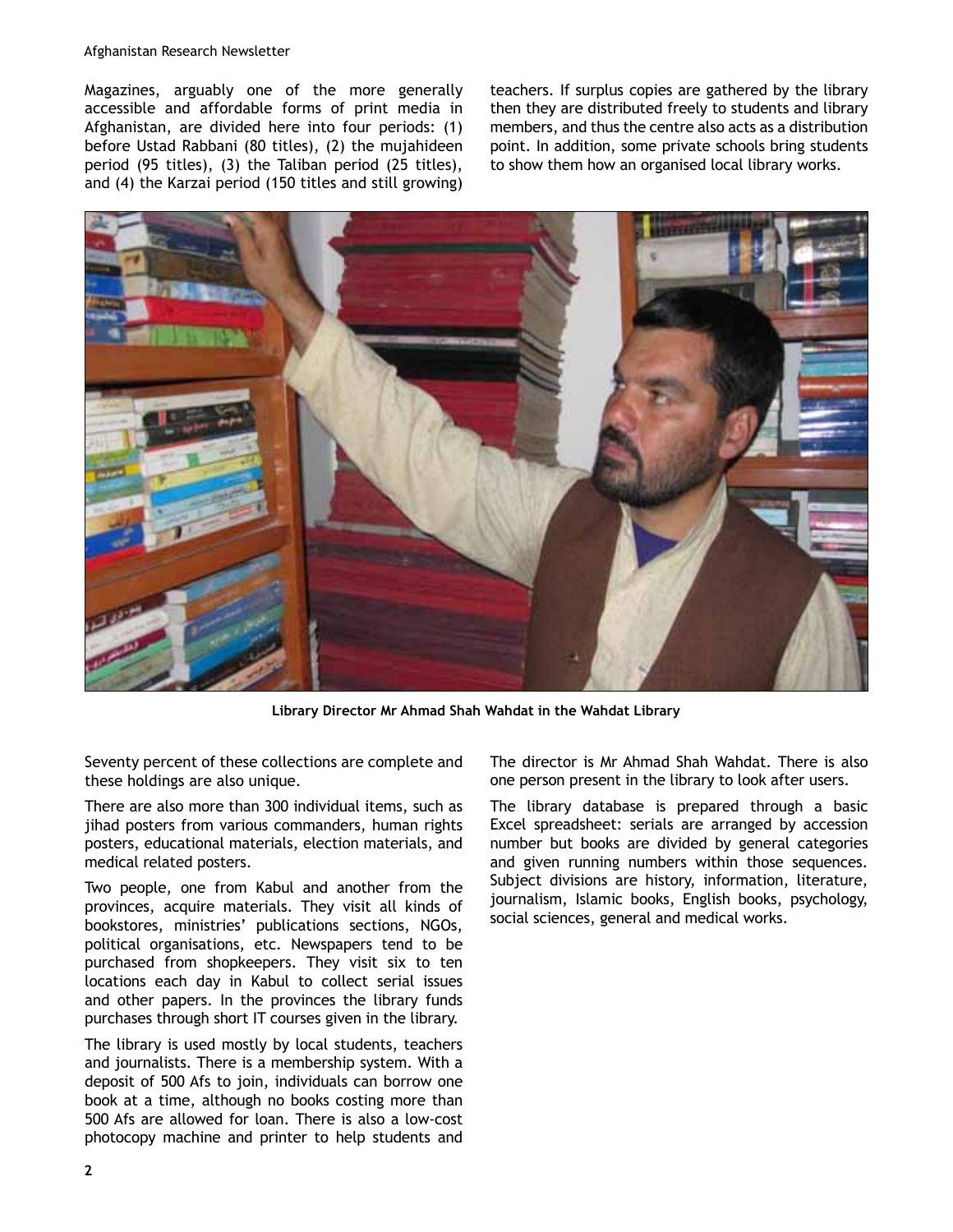Below is a list of some of the more important periodicals (newspapers and magazines) held in the library. In most cases the holdings are 90 percent complete.

| In English                                         | Source                    |  |
|----------------------------------------------------|---------------------------|--|
| Afghan Women's Research Centre                     | Basher ul momenat         |  |
| Afghan Media Resource Centre                       | The Cost of Freedom       |  |
| تحريك اسلامي طالبان                                | The Islamic Emirate       |  |
| Title (in Dari/Pashto)                             | Source                    |  |
| Les Nouvelles de Kaboul                            | اخبار كابل                |  |
| حکومت عبوری مجاهدین (پشاور)                        | ارشاد                     |  |
| جمعیت اصلاح و انکشاف                               | اصلاح ملی                 |  |
| مشرانو جرگه                                        | اعيان                     |  |
| شورای ثقافت <i>ی</i>                               | افغان جهاد                |  |
| افغان اطلاعاتي مركز                                | افغانستان                 |  |
| اتحاد اسلامي افغانستان                             | البنيان المرصوص           |  |
| شهريه الخاصه الافغاني / دار الجهاد                 | الجهاد                    |  |
| جماعت الدعوت و القران والسنت                       | المجاهد                   |  |
| جمعيت اسلامي افغانستان                             | المجاهدون                 |  |
| د افغانستان اسلامی کلتوری تولنه                    | الهام                     |  |
| حزب وحدت اسلامي افغانستان                          | امروز                     |  |
| موسسه ماین پاکۍ اومر                               | امن - ماين                |  |
| مركز دعوت ثقافت اسلامي افغانستان                   | ايمان                     |  |
| د افغانستان ملي بانک                               | بانک                      |  |
| موسسه مديرا                                        | برگ سبز                   |  |
| مجله اسلامي (ازاد)                                 | بصيرت                     |  |
| وزارت حج اوقاف                                     | پيام حق                   |  |
| موسسه پاملرنه                                      | پاملرنه                   |  |
| افغان پرمختيايي ټولنه                              | برمغتك                    |  |
| وزارت امور داخله                                   | پوليس<br><u>بيك عدالت</u> |  |
| شوراى عالى انكشاف عدالت اجتماعى افغانستان          |                           |  |
| <b>CCA</b>                                         | تعاون<br>تفتيش            |  |
| اداره كنترول وتفتيش                                |                           |  |
| اسلامی مبارزه مجله                                 | تنوير                     |  |
| اسلامي جهادي ملي خپرونه<br>شبكه جامعه مدنى         | توره بوره<br>جامعه مدني   |  |
| وزارت امورسرحدات و قبایل                           | جرگه                      |  |
| جمعيت اسلامي افغانستان                             | جهاد بلوشه                |  |
| حزب وحدت اسلامي (ابران)                            | حبل الله                  |  |
| اتحاد اسلامي افغانستان                             | حق پاڭون                  |  |
| كميسيون مستقل حقوق بشر                             | حقوق بشر                  |  |
| بی بی سی                                           | خانه نو زندگي نو          |  |
| دافغانستان دمطالعاتو مركز                          | خېلواكى                   |  |
| د افغانستان اسلامی ادبی ټولنه                      | څرك                       |  |
| تحريك اسلامي طالبان                                | خلافت                     |  |
| انجمن ابتام و بيوه زنان                            | خواهران                   |  |
| جمعيت اسلامي افغانستان                             | د شهید <u>زیری</u>        |  |
| نشريه پوهنتون كابل                                 | دانش                      |  |
| دافغانستان جماعته الدعوه المى القرأن والسنه خيرونه | دعوت                      |  |
| شوراي علماى شيعه افغانستان                         | ديني معرفت                |  |
| خپلواکه جهادي سياسي مجله                           | رسالت                     |  |

#### *Selected Periodicals Held in Wahdat Library (English, Dari, Pashto)*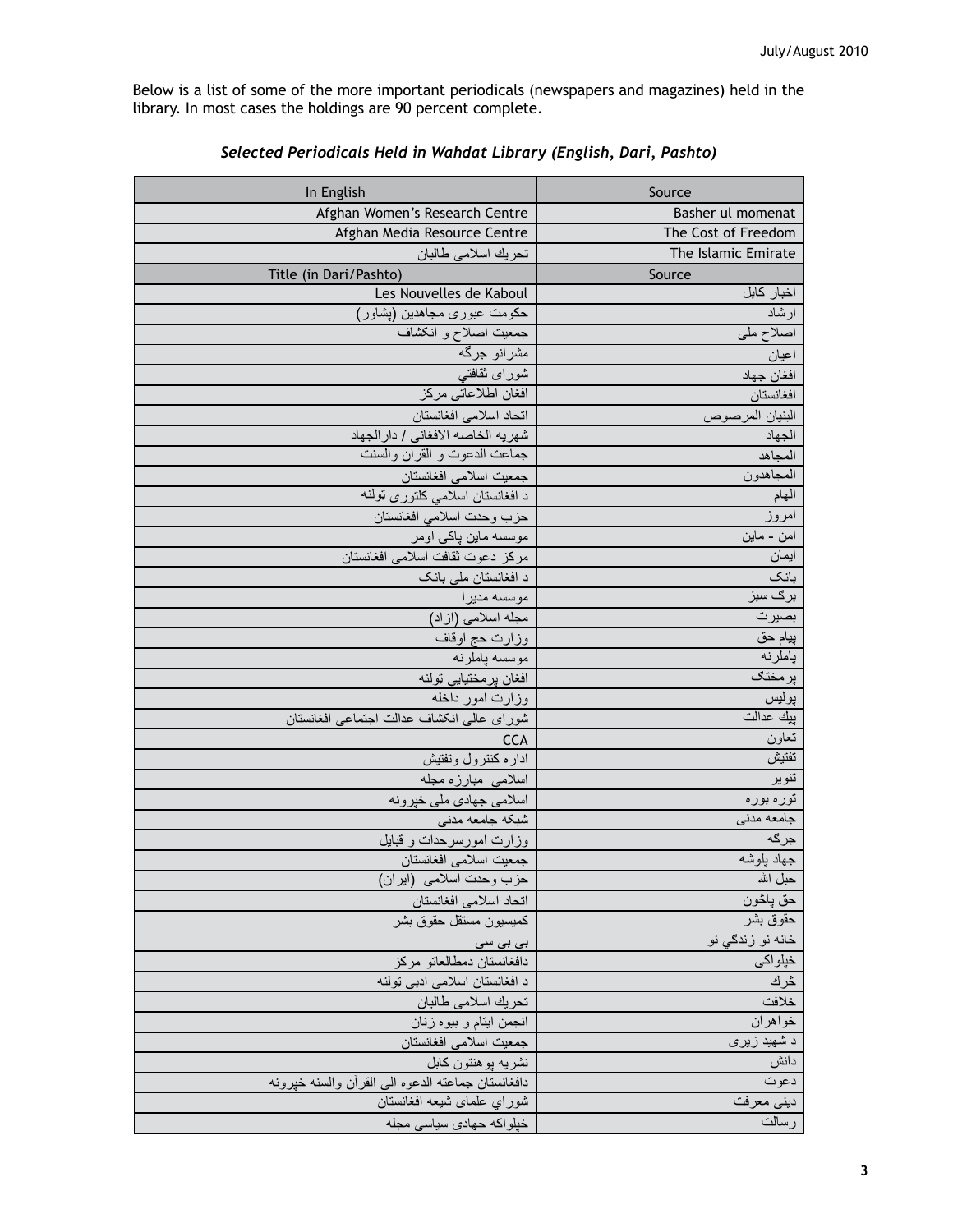| Title (in Dari/Pashto) cont d.                                | Source                   |  |
|---------------------------------------------------------------|--------------------------|--|
| وزارت عدليه                                                   | رس <i>مي</i> جريده       |  |
| بنیاد انکشافی حکیم سنائی                                      | رنګین کمان               |  |
| افغاانستان آزاد                                               | روز                      |  |
| مركز صحى و انكشافي زنان افغانستان                             | روشنى                    |  |
| ازاد                                                          | زنبيل غم                 |  |
| انحادية زورناليسنان افغانسنان                                 | سباوون                   |  |
| ازاد                                                          | سپيدي                    |  |
| سره میاشت                                                     | سره میاشت                |  |
| موسسه کمک های بین المللی طبی (AIM)                            | سلامتي                   |  |
| ریاست سواد اموزی وزارت معارف                                  | سواد اموزی               |  |
| جمعيت اسلامي افغاستان                                         | سيماي شهيد               |  |
| حزب اسلامي افغانستان                                          | شفق                      |  |
| د افغانستان کلتوری ټولنه                                      | شهامت                    |  |
| دافغانستان دمجاهدينو اسلامى اتحاد                             | شهيد بيغام               |  |
| شورای متحد اسلامی افغانستان                                   | شورای متحد               |  |
| <b>CCA</b>                                                    | صدف                      |  |
| وزارت عطيه                                                    | عدالت                    |  |
| وزارت معارف                                                   | عرفان                    |  |
| وزارت امورمهاجرين                                             | عودت                     |  |
| رياست عمومي مبارزه عليه ارتشا و فساد اداري                    | قانونيت                  |  |
| ستره محكه                                                     | قضا                      |  |
| انحاد اسلامى مجاهدين افغانستان                                | قيام حق                  |  |
| اکم <i>اني</i> علوم                                           | كابل                     |  |
| اطلاعات كلتور (كندهار)                                        | كندهار                   |  |
| وزارت زراعت                                                   | كرنه                     |  |
| موسسه اومر                                                    | ماين                     |  |
| دنشه ئی توکو پرضد دمبارزی وزارت میاشتنی خپرونه                | مخدرات                   |  |
| مركز فرهنكي اسلامي افغانستان                                  | مستقبل                   |  |
| اداره احیای مجدد دهات                                         | مسير                     |  |
| مشرانوجرگه                                                    | مشرانوجرگه               |  |
| جمعیت اسلامی افغانستان                                        | مشعل                     |  |
| ماهنامه اجتماعی، تعلیمی، تربیتی و فرهنگی                      | مشعل دانش                |  |
| دافغانی مهاجرینو او بیرته ستنیدونکیو ښوونیز او روزنیز پروګرام | معارف                    |  |
| ازاده و غیر وابسته                                            | <u>ملالي</u>             |  |
| تحريك اسلامي طالبان                                           | مورچل                    |  |
| جمعيت اسلامي افغانستان                                        | ميثاق خون                |  |
| وزارت امور زنان                                               | ميرمن                    |  |
| موسسه ماين پاکي                                               | نجات از ماین             |  |
| انستیتوت آموزشی افغا <i>ن</i>                                 | نداي تعليم               |  |
| بی بی سی                                                      | نوي کور نوي <u>ژون</u> د |  |
| ازاده خلواکه مجله (پشاور)                                     | هيواد                    |  |
| نهاد تحقيقاتي حقوق زنان واطفال                                | واقعيت                   |  |
| از اد خپلواکه مجله (پشاور)                                    | وطن                      |  |
| ولسي جرگه                                                     | ولسي جرگه                |  |
| بنياد شهيد احمدشاه مسعود                                      | ياديار                   |  |
| ریاست عمومی څارنوالی                                          | څار نو الي               |  |
| موسسه معلولين ومعيوبين                                        | ګډون                     |  |
| ازاد ليکوالو ټولنه                                            | وفا                      |  |
| حزب وحدت اسلامي افغانستان                                     | سيماي وحدت               |  |
| وزارت دفاع امارت اسلامي طالبان                                | سنګر                     |  |
| نشریه ازاد و غیر وابسته                                       | كوثر                     |  |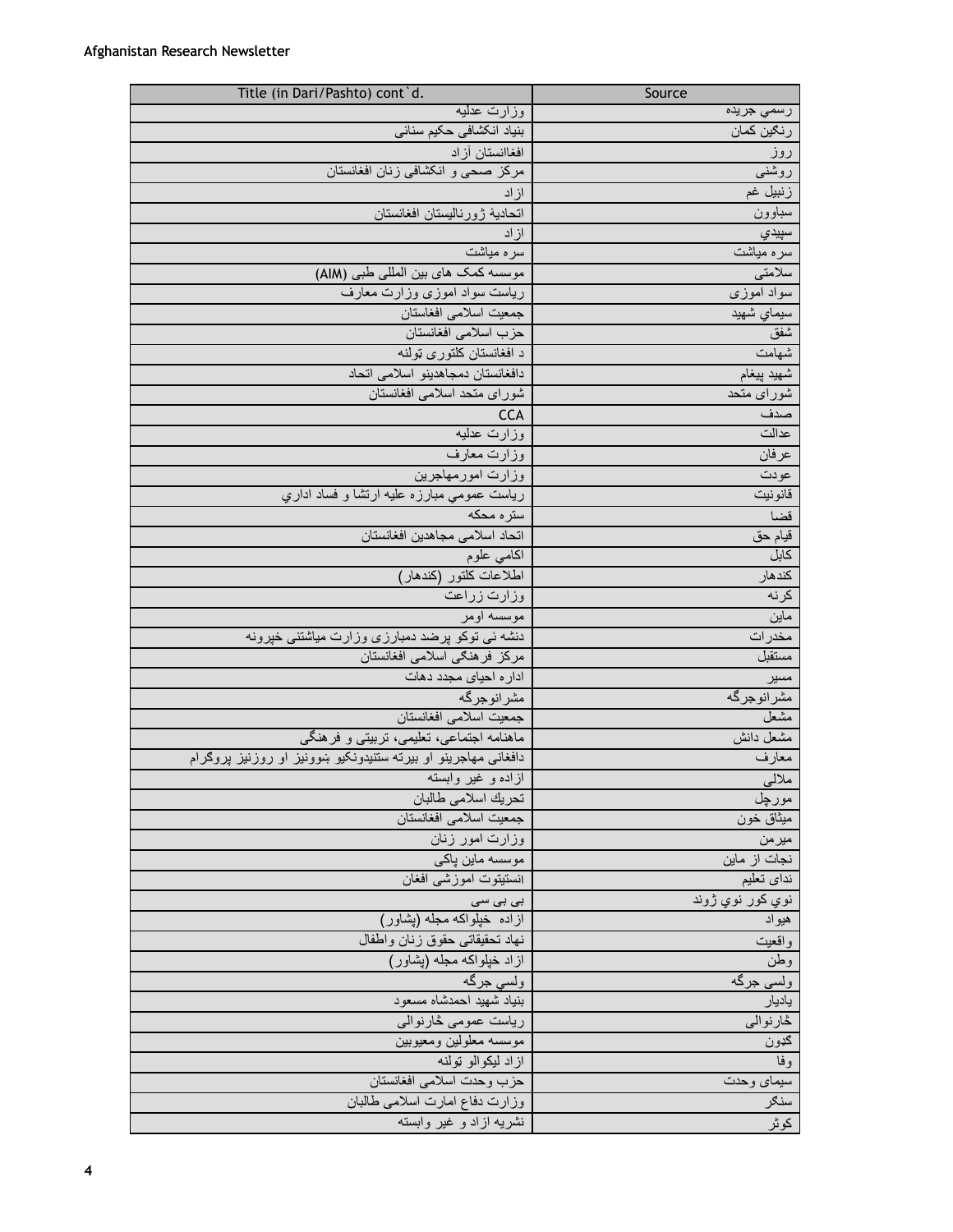| Title (in Dari/Pashto) cont d.     | Source       |
|------------------------------------|--------------|
| تحريك اسلامي طالبان                | شريعت        |
| حزب اسلامي افغانستان               | شهادت        |
| جمعيت اسلامي افغانستان             | مجاهد        |
| اتحاد اسلامي افغانستان             | اتحاد اسلامى |
| حکومت عبوری (پشاور)                | صبح پيروزي   |
| نشریه ازاد و غیر وابسته            | بيام اسلام   |
| نشریه ازاد و غیر وابسته            | از ادی       |
| دولت اسلامي افغانستان              | انيس         |
| حزب اسلامي افغانستان               | شاهد         |
| ازاد و غیر وابسته                  | هدف          |
| امارت اسلامي طالبان                | طلوع افغان   |
| وزارت دفاع جمهوري اسلامي افغانستان | اردو         |
| خلواکه نابییلی فر هنګی او ټولنیز ه | هيله         |
| دافغانستان داسلامی اقتدار گوند     | تكبير        |
| وزارت اطلاعات وكلتور               | فرهنگ        |
| نشريه اسلامى وغير وابسته           | امید         |
| د ارکوزیا افغان مشورتی ګروپ خپرونه | سور غر       |
| مركز فرهنكي اسلامي افغانستان       | ييغام        |
| سیاسی، فرهنگی، اجتماعی و أموزشی    | اعتصام       |
| بنیاد فر هنگی کاروان               | پيام         |

#### **For more information on Wahdat Library, please contact:**

Mr Ahmad Shah Wahdat Kampani, Kot-i-Sangi Road, Nyaz-Beg +93 (0)700 252 598 ahmadshahwahdat@fastmail.fm

## **Library hours:**

Open 9am-12pm, 2pm-4pm(Ramazan 9am-1pm only).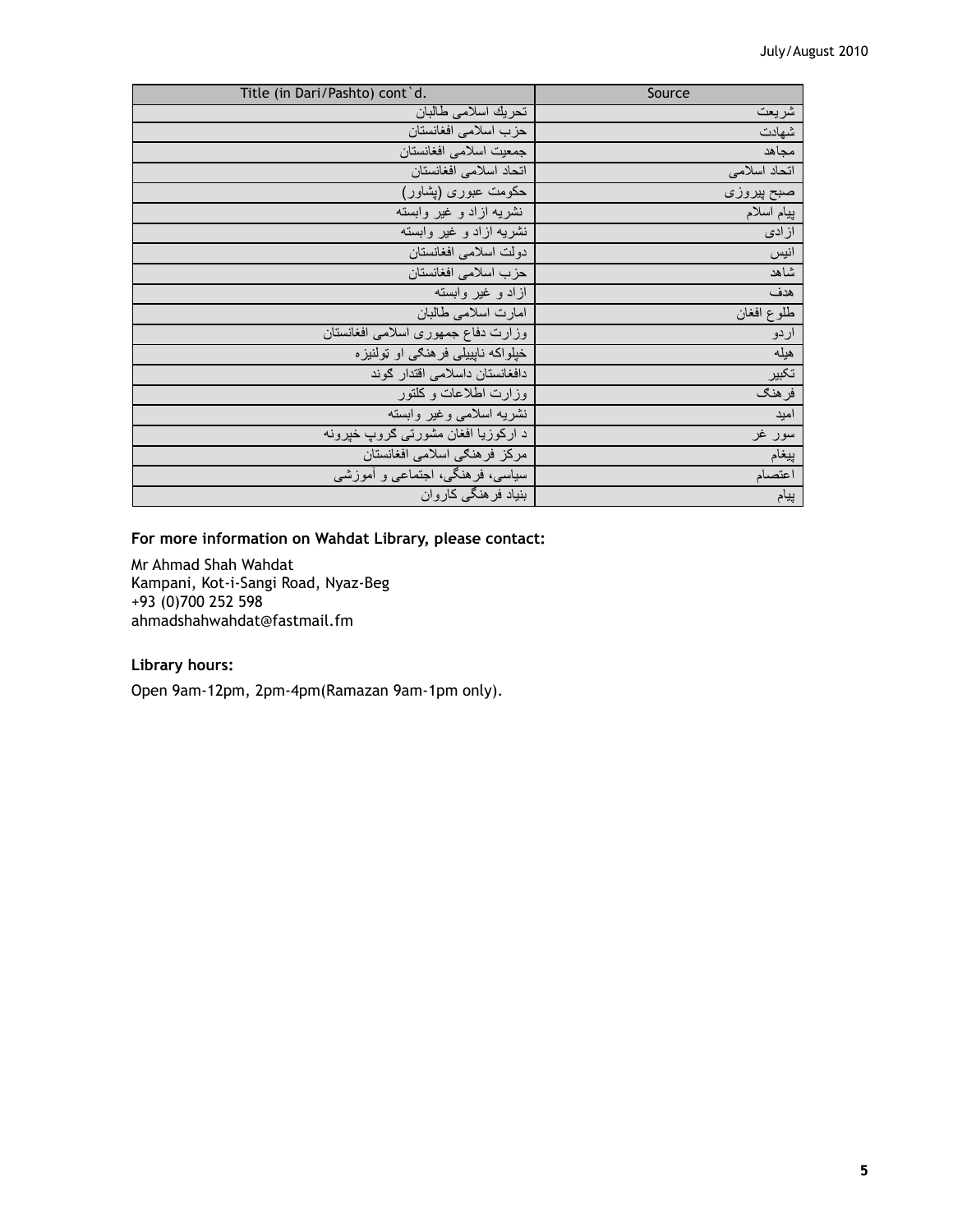# 2010 Asia-Pacific Human Development Report (APHDR)

**Power, Voice and Rights: A Turning Point for Gender**  Equality in Asia and the Pacific / [ed. Gretchen **Luchsinger]. New Delhi [etc.]: Macmillan: for UNDP,**  2010. xxii, [233] p. (Asia-Pacific human development



**report (APHDR)). ISBN 9780230329195 0230329195. http:// www.reliefweb.int/rw/** lib.nsf/db900sid/SMAR-83D45W/\$file/Main\_ **Report.pdf?openelement (14 MB).** Published since 2003, the Asia-Pacific Human Development Report is an independent publication commissioned by UNDP. The theme of the 2010 report is gender inequality and deals

with issues of building women's economic power, promoting political voice and advancing women's legal rights. The concluding pages provide cumulated statistical information to compare countries in the regions covered: e.g. the average life expectancy for Afghanistan is given as 43.5 (p. 210). Some figures are published in the table below.

|                                                                              | Women          | Men      |
|------------------------------------------------------------------------------|----------------|----------|
| <b>Adult literacy</b><br>$(1999 - 2007),$<br>% aged 15 and<br>above (P. 215) | 12.6           | 43.1     |
| <b>Estimated</b><br>earned income<br>(P. 216)                                | <b>US\$442</b> | US\$1845 |
| Labour force<br>participation,<br>% aged 15 and<br>above (P. 217)            | 28.3           | 88.6     |

*Selected Figures for Afghanistan, 2010*

# National Consultative Peace Jirga (2-4 June 2010)

**The Resolution Adopted at the Conclusion of**  the National Consultative Peace Jirga, June 2-4, **2010. 2010. 6 p. http://www.president.gov.af/ Contents/88/Documents/1834/resolution\_English. htm.**

Also published in Dari:

قطعنامه جرگه مای مشورتی صاح

Also published in Pashto:

د سولې د ملي مشورتي جرګې پرېکړه لیک

**Frogh, Wazhma. "Will the Afghan Government's Reintegration and Reconciliation Efforts bring Peace to Afghanistan?" [Sydney, Australia]: The Lowry Institute, June 2010. 8 p. http://www. lowyinstitute.org/Program\_WestAsia.asp PDF (318 KB).** "The Afghan government's long awaited Peace Jirga, held in Kabul from 2-4 June, was portrayed as a major step to build a broad consensus behind the government's reintegration and reconciliation plan. The Peace Jirga brought together around 1,600 men and women (women constituted over 25 per cent of the participants) to whom the government formally presented its Peace and Reintegration Program. Many Afghans, however, saw the Jirga as little more than an orchestrated effort to legitimise the government's plan by bringing together only the supporters of the Afghan government. In that regard the Jirga was simply a continuation of past failed efforts by the government to bring peace to Afghanistan." (P. 1).

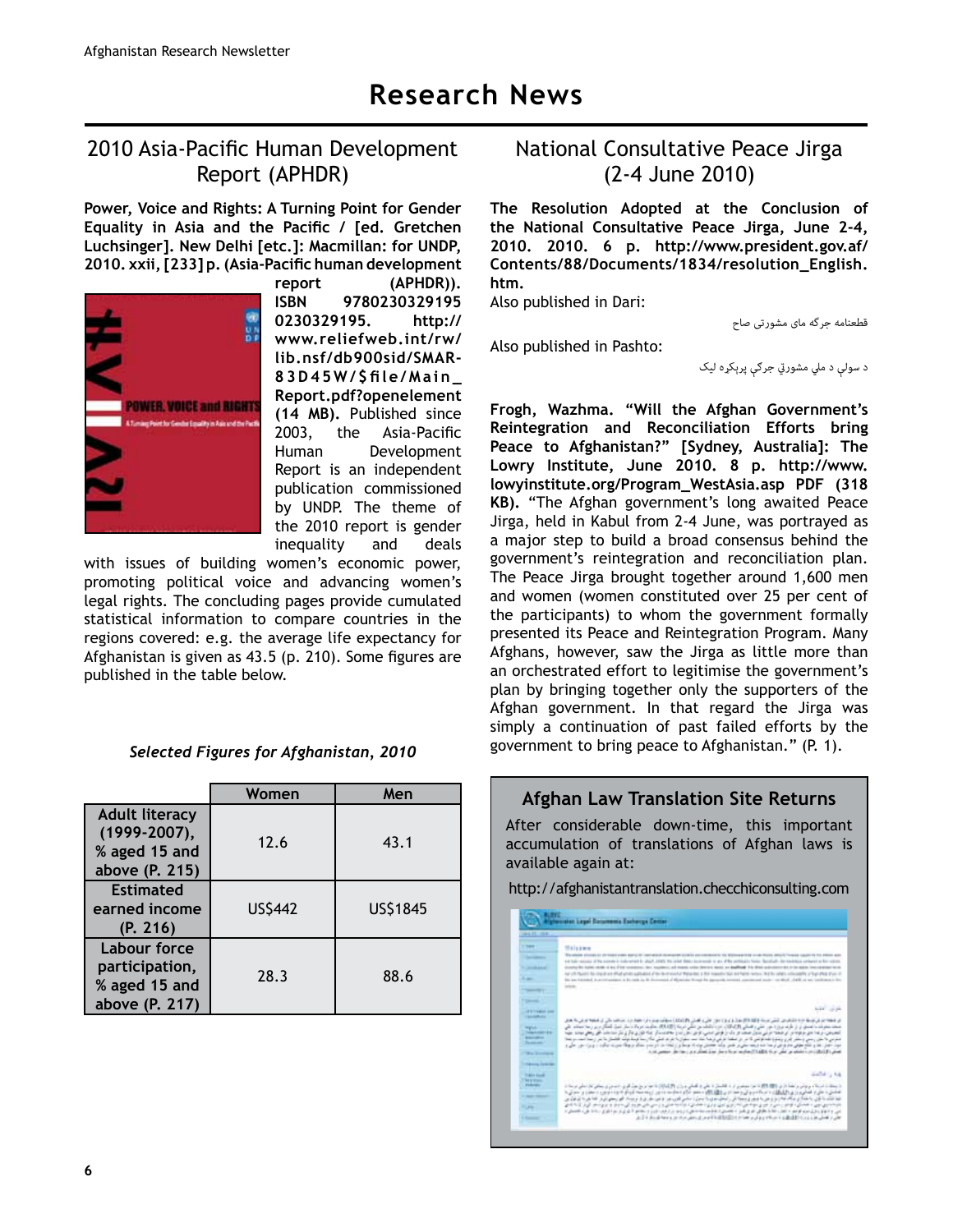All publications are available for free by download from www.areu.org.af and in hardcopy from the AREU Kabul office.

\* indicates that copies in Dari and Pashto are available.

**July 2010, "Is Capacity Being Built? Policymaking Process in the Primary and Secondary Education Subsector," by Sayed Muhammad Shah.** This case study explores education policymaking, specifically how the Ministry of Education's capacity has changed in terms of its ability to shape the policymaking process in the formulation and later revision phases of the National Education Strategic Plan. It is the last in a series of case studies looking at policymaking processes in different sectors, including agriculture and rural development governance, the ANDS, and lawmaking (the Shiite Personal Status Law).

**June 2010, "Speaking from the Evidence: Governance, Justice and Development—Policy Notes for the 2010 Kabul Conference."\*** These policy notes aim to inform discussion on how to proceed in areas related to justice, governance and development. Based on AREU's recent and ongoing research, they provide a timely reminder of the evidence base around some key topics of relevance to the conference. The contents are as follows:

- "Reflections on the Paris Declaration and Aid **Effectiveness in Afghanistan," by Rebecca Roberts.\*** This policy note discusses the limitations and the challenges of applying the Paris Declaration's principles for aid effectiveness in Afghanistan. It maintains that although the five principles of ownership, alignment, harmonisation, managing for results and mutual accountability should be upheld, these alone are not sufficient to achieve aid effectiveness. This is because the Declaration is technically orientated, does not take into account the political dimension of aid, and is designed to guide development assistance and not relief and stabilisation efforts. The note raises key issues that need to be addressed at the policy level to enhance aid effectiveness in Afghanistan.
- **"Democratisation and Elections," by Anna**  Larson.\* This policy note is based on key findings of AREU's representative governance research and presents recommendations around the following three themes: the concept of "democracy," loss of faith in democracy, and the 2009/10 elections and beyond. It argues that democracy must be framed in Afghan terms if it is to take root in the country.

It must reaffirm, rather than threaten, Afghans' identity as citizens of a sovereign, Islamic nation. Furthermore, the process of democratisation needs to be encouraged as part of a substantive, longterm commitment to political and administrative institution-building by the Afghan government and international community.

- **"A Holistic Justice System for Afghanistan," Deborah J. Smith and Jay Lamey.\*** This policy note draws from AREU's community-based dispute resolution (CBDR) case studies, and provides advice to those working with the "informal justice" sector and its connections to the state. It may also prove useful to those who work more broadly on development and stabilisation issues in Afghanistan. It also refers to a policy that is currently being prepared to enhance and regulate the relationship between CBDR and the state justice system under the auspices of the Ministry of Justice.
- **"The State of Transitional Justice in Afghanistan," by Emily Winterbotham.\*** This policy note draws on interviews conducted as part of ongoing AREU research on transitional justice, and focuses on the recent policy approaches, activities and aspirations of three key actors: the Afghan government, the international community (diplomatic and civil society), and Afghan civil society. This overview of the current policy context highlights that transitional justice issues are slipping off the political agenda in Afghanistan, without reasonable justification.
- **"Improving Efforts to Achieve Equitable Growth and Reduce Poverty," by Paula Kantor.\*** This policy note focuses on the poverty reduction agenda in Afghanistan and argues that it continues to be at risk of being enacted in response to a simplistic and apolitical understanding of poverty as an individual material condition. Such an assumption leads to technically oriented interventions without taking into account whether they are accessible to all or sufficient to address the problem at hand, given the realities of the socio-cultural context. This policy note seeks to identify the larger societal risks and insecurities missing from these approaches. It draws from AREU's portfolio of natural resource management and livelihoods research to examine the risks prevalent in Afghanistan and the ways households adapt to them.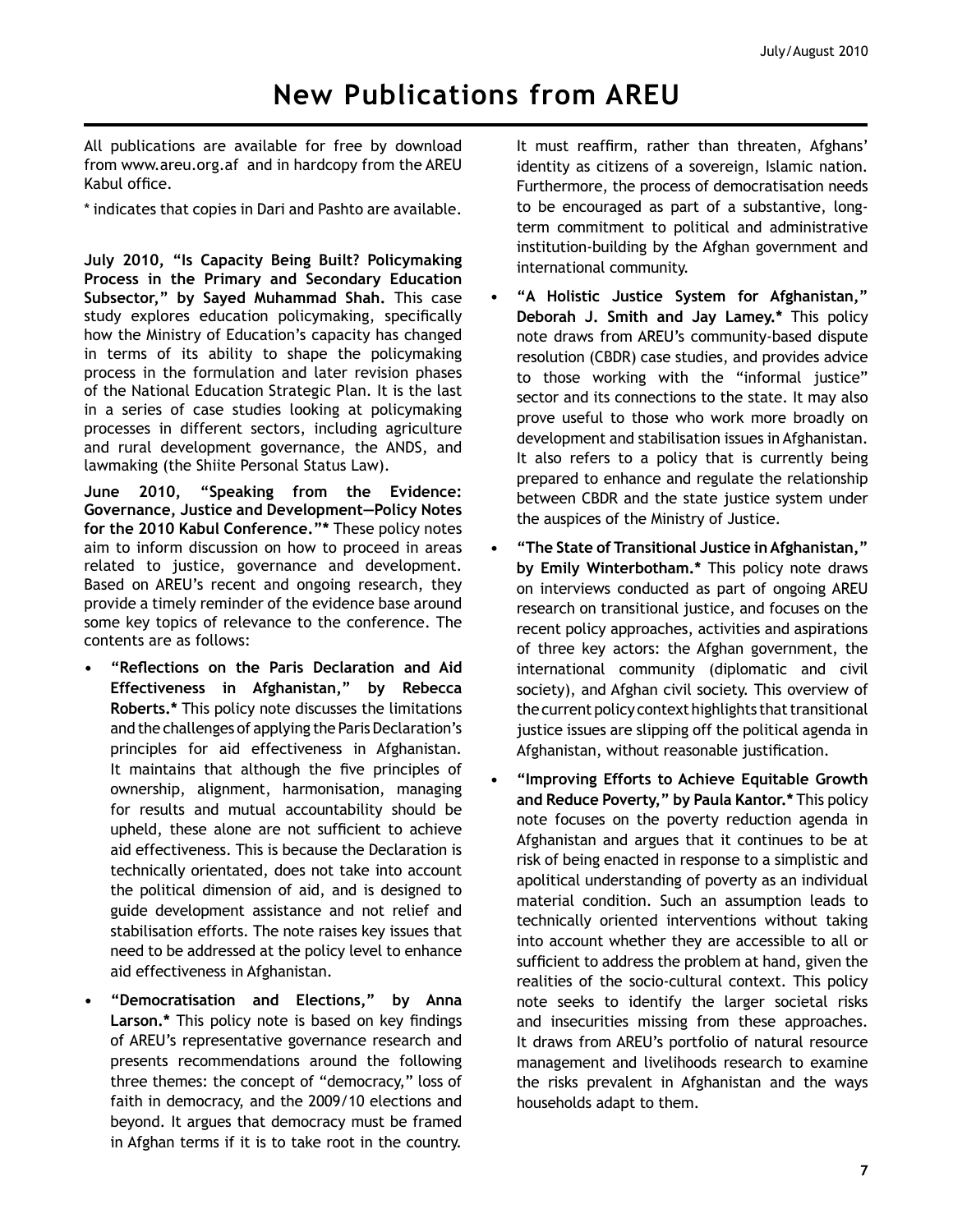**"Declining Opium Poppy Cultivation: Reasons and Effects," by Jay Lamey.\*** This policy note, drawing on a multi-year body of research on the opium economy, including research on 2009/10 cropping decisions, presents some key findings and recommendations on the counter-narcotics issue in Afghanistan. It argues that policy must endeavour to be responsive to evidence from the ground, rather than driven by ideology or assumption. The production and trade of opium is highly adaptive and responds to multiple economic, political and environmental stimuli. Meanwhile, counternarcotics policy is typically developed far from the field, often through a political dialogue. Therefore, although it is not static, counter-narcotics policy often trails behind the evolving realities of rural Afghanistan.

June 2010, "The Wolesi Jirga: Pre-Election **Politics and the Appearance of Opposition," AREU Parliamentary Brief 2, by M. Hassan Wafaey with Anna Larson.\*** This parliamentary brief provides initial findings of an ongoing AREU study on parliamentary functions and dynamics. It collates MPs' perspectives on change in parliament prior to the upcoming election and provides an insight into the internal dynamics of the Wolesi Jirga, specifically looking at shifts in groupings, and notes an increasing trend of MPs identifying themselves toward the "opposition."

**May 2010, "Connecting with Kabul: The Importance of the Wolesi Jirga Election and Local Political Networks in Afghanistan," AREU Parliamentary Brief 1, by Noah Coburn.\*** This parliamentary brief provides initial findings of an ongoing AREU study on parliamentary functions and dynamics. It argues that the international community needs to pay more attention to the upcoming Wolesi Jirga election, not only for the precedents it will set for representational governance in Afghanistan, but because of its ability to stimulate local political debate and reshape local political networks in a meaningful manner. It suggest several broad measures that the Afghan government and the international community should take to better concentrate their efforts to support more active, local and democratic political debates.

**May 2010, "Where Have All the Flowers Gone? Assessing the Sustainability of Current Reductions in Opium Production in Afghanistan," by David**  Mansfield.\* This briefing paper explores the current decline of opium poppy cultivation throughout Afghanistan. It illustrates that current reductions are the result of complex economic, political and environmental processes that are both contextspecific and difficult to maintain. It argues that the coincidence of actions and events that have led to the current fall in production have set in play their own dynamic that could further destabilise parts of rural Afghanistan if not held in check.

# **New Research Publications**

# Cross-Cutting

**"Afghanistan and Pakistan Regional Stabilization Strategy." Washington, D.C.: Department of State, 2** Office of the Special Representative for Afghanistan **and Pakistan, January 2010. http://www.state.gov/ documents/organization/135728.pdf (572 KB).** This overarching strategy or policy statement from the US is sometimes referred to as the "Af-Pak" strategy or policy. "In Afghanistan, [the US] focus is building the capacity of Afghan institutions to withstand and diminish the threat posed by extremism, and to deliver high-impact economic assistance—especially in the agricultural sector—to create jobs, reduce the funding that the Taliban receives from poppy cultivation, and draw insurgents off of the battlefield." (P. i).

**"Arghandab District, Kandahar Province: District**  Assessment." Kabul: The Liaison Office, December **2009. 59 p.** Brief assessment of the general situation in this district.

Eggerman, Mark and Catherine Panter-Brick. **"Suffering, Hope, and Entrapment: Resilience and Cultural Values in Afghanistan."** *Social Science & Medicine* 71 (2010) 71-83. "A critical health-related issue in war-affected areas is how people make sense of adversity and why they show resilience in a highrisk environment. In Afghanistan, the burden of poor mental health arises in contexts of pervasive poverty, social inequality, and persistent violence. In 2006, we conducted face-to-face interviews with 1,011 children (age  $11-16$ ) and  $1,011$  adult caregivers, randomly selected in a school-based survey in three northern and central areas. Participants narrated their experiences as part of a systematic health survey, including an open-ended questionnaire on major life stressors and solutions to mitigate them. Responses were analysed using an inductive thematic approach and categorised for quantitative presentation, producing a conceptual model. For adults, the primary concern is repairing their 'broken economy,' the root of all miseries in social, educational, governance, and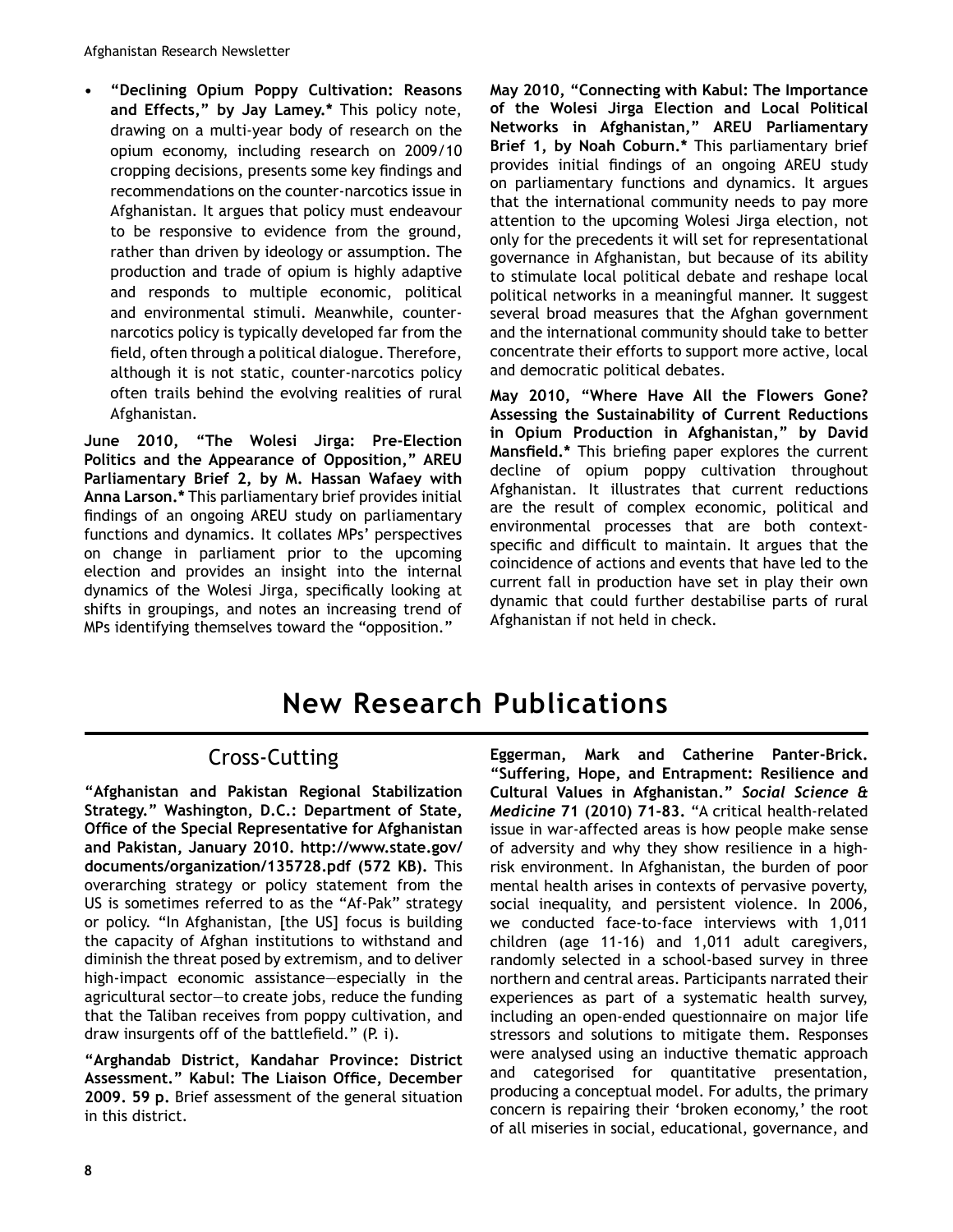health domains. For students, frustrations focus on learning environments as well as poverty, as education is perceived as the gateway to upward social and economic mobility. Hope arises from a sense of moral and social order embodied in the expression of key cultural values: faith, family unity, service, effort, morals, and honour. These values form the bedrock of resilience, drive social aspirations, and underpin selfrespect and dignity. However, economic impediments, social expectations, and cultural dictates also combine to create entrapment, as the ability to realise personal and social aspirations is frustrated by structural inequalities injurious to health and wellbeing. This study contributes to a small but growing body of work on resilience in public health and conflict settings. It demonstrates that culture functions both as an anchor for resilience and an anvil of pain, and highlights the relevance of ethnographic work in identifying what matters most in formulating social and public health policies to promote a hopeful future."

Below are drawings by a 14-year old boy taking art classes at school:



(a) His life in 2006, characterised by economic difficulties (he works odd jobs to earn money for his household).



"I want to be an excellent doctor in the future"

(b) His life in the future (he carries a medical bag from his car to the workplace).

**"Human Rights Dimension of Poverty in Afghanistan."**  Kabul: United Nations Office of the High Commissioner **for Human Rights, March 2010. v, 26 p. http:// unama.unmissions.org/Portals/UNAMA/human%20 rights/Poverty%20Report%2030%20March%20 2010\_English.pdf (272 KB).** "Abject poverty remains widespread; it is closely related to inequality and frequently accompanied by a sense of powerlessness and exclusion. Add conflict to the mix, and addressing poverty becomes an even greater challenge. This is the situation in Afghanistan. Poverty, and its multiple ramifications, scars the lives of millions of Afghans.

As elsewhere, poverty is multi-dimensional and can be traced to different sources and processes. Poverty is neither accidental, nor inevitable in Afghanistan: it is both a cause and consequence of a massive human rights deficit including widespread impunity and inadequate investment in, and attention to, human rights. This report is concerned with the



human rights dimension of poverty while acknowledging that many other factors determine who is poor or prosperous. It argues that poverty reduction initiatives should benefit from a human rights perspective and standards to help meet the objective of assisting those who are most marginalized, and the least able to enjoy the essentials for a dignified life, such as the right to food, health, access to justice, shelter and education. The sustainable reduction of poverty in Afghanistan is contingent on efforts that roll back abusive power structures as well as the ability of the poor to make free and informed choices. It is no less important that there are transparent and accountable decision-making processes, that Afghans regain their trust in public institutions, and live in a secure environment." (P. iii).

**"A Selection of Reports on Afghanistan and Pakistan," Olivier Immig & Jan van Heugten. 2010. 18 p. http://www.immigvanheugten.nl/downloads/A%20 Selection%20of%20Reports%20on%20 Afghanistan%20and%20Pakistan%20(June%202010). pdf (60 KB).** A compilation of citations for reports from 1997-2010 on Afghanistan, with a focus on security, politics, Pakistan, the Taliban, etc. Providing the URLs for the cited papers would have been helpful (on the model of the Afghanistan Analyst Bibliography,(latest edition January 2010: http://afghanistan-analyst.org/ Documents/AfghanistanBibliography2010.pdf).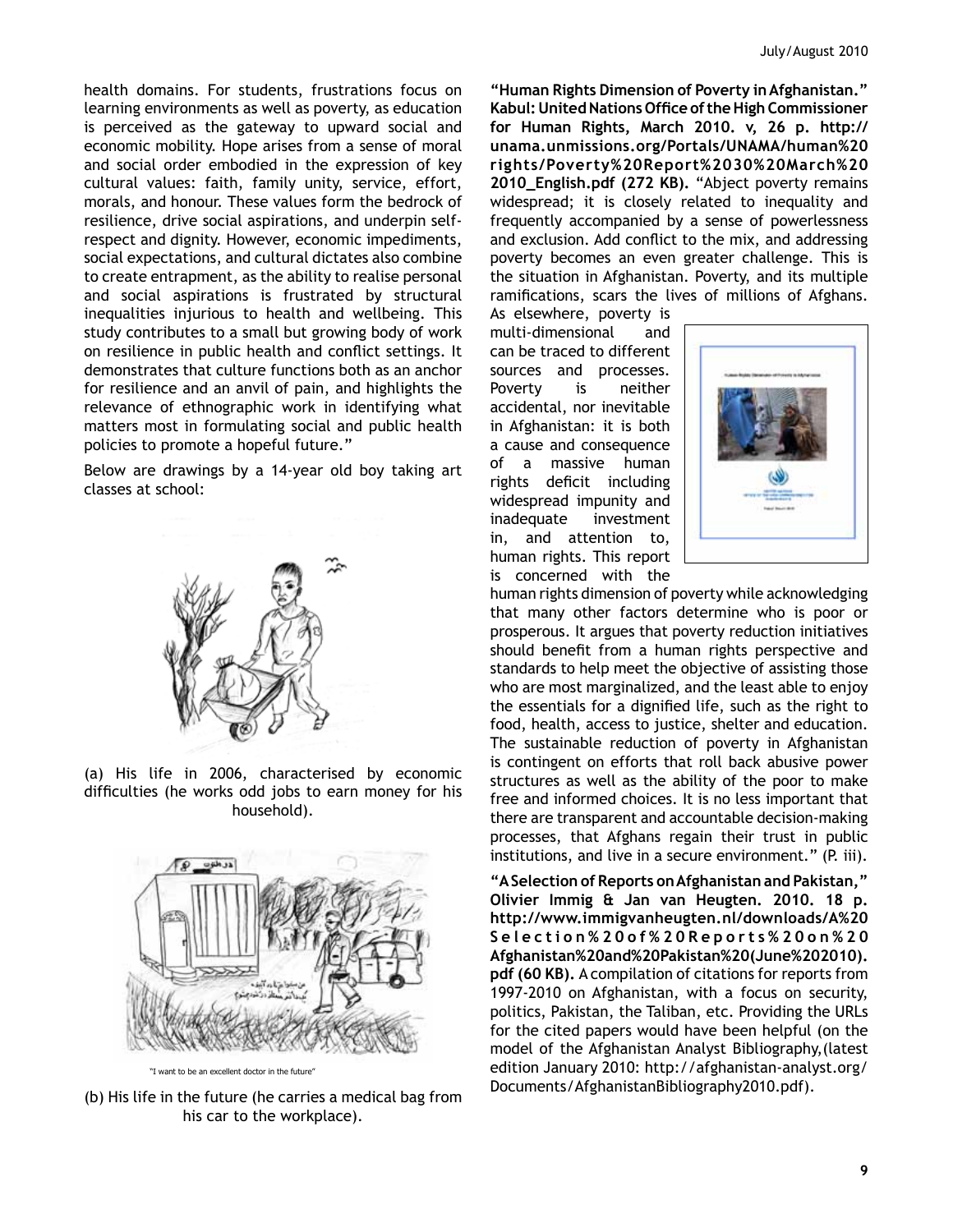# Kabul Conference (20 July 2010)

Prior to the Conference, the papers below were in circulation as PDFs for comment:

- ANDS Prioritization through Clusters: Draft for Circulation to the Social and Economic Development Standing Committee (April 2010) (16 p.)
- Part III, The Economic and Infrastructure Development Cluster: Bankable Programs: a Preliminary Draft in Advance of the JCMB and Kabul Conference (June 2010) (73 p.)
- The Human Resource Development Cluster: Bankable Programs: a Preliminary Draft in Advance of the JCMB and Kabul Conference (June 2010)  $(123 p.)$
- The Afghanistan Development Strategy: a New Roadmap for Prioritization and Implementation: a Preliminary Draft in Advance of the JCMB and Kabul Conference for the Socio-Economic Development Standing Committee: Draft (June 2010) (41 p.)

# Children

**Mougne, Christine. "Trees Only Move in the Wind: a Study of Unaccompanied Afghan Children in Europe." Geneva, Switzerland: United Nations High Commission for Refugees (UNHCR) Policy Development and Evaluation Service (PDES), June 2010. 49 p. http://www.reliefweb.int/rw/rwb.nsf/ retrieveattachments?openagent&shortid=NROIN** 86E4YN&file=Full Report.pdf (340 KB). "Afghans constitute one of the largest groups of unaccompanied children who are currently making their way to Europe and who are in some but not all instances submitting applications for refugee status there. A major problem for UNHCR in its efforts to formulate a coherent and consistent approach to this movement has been a lack of information with regard to their profile. While some relevant studies have recently been conducted on this issue, the number of cases and countries covered has been limited. The current study was requested by UNHCR's Regional Bureau for Europe and commissioned by the organization's Policy Development and Evaluation Service in an attempt to address this gap." (P. 1).

**"Setting the Right Priorities: Protecting Children**  Affected by Armed Conflict in Afghanistan." New York: Watchlist on Children and Armed Conflict, 2010.

**iv, 52 p. http://www. watchlist.org/reports/ pdf/Afghanistan%20 Report%202010.pdf (1.98 MB).** This report reflects information primarily drawn from secondary sources (p.ii), and makes explicit the effects of recent policy and other initiatives in Afghanistan on the welfare of children. Areas covered in the



report include humanitarian access, killing and maiming, refugees and Internally Displaced Persons (IDPs), health, HIV/AIDS, education, abduction, gender-based violence, child soldiers, small arms, landmines and explosive remnants of war.

# Development

**"Balkh Province Provincial Development Plan Draft." [Kabul]: ANDS Secretariat, [2009?]. 67 p. PDF (2.1 MB).** This draft was released at the March 2010 PRT conference by the Afghanistan National Development Strategy Secretariat as an example of a developed plan.



**Banerjee, Nipa. "Afghanistan: No Security, No Governance." Options Politiques = Policy Options (November 2009) p. 66N71. http://www.irpp.org/ po/archive/nov09/banerjee.pdf (618 KB).** "The former head of Canada's aid program in Afghanistan takes a...look at development efforts there and concludes that 'violence needs to be contained for laying the foundations of effective development.' Canada's espousal of the three D's-development, diplomacy and defence cooperation—has been 'backed up by no clear definition of the termespecially in the context of the new development zone Canada was entering.' As for training Afghan troops: 'Few, if any, units of the army are yet strong enough to resist aggression independently.' But, she also notes: 'The Taliban movement does not represent popular resistance to the Afghan government or the foreign troops. Abandoning Afghanistan at this stage is certain to result in a Taliban takeover of the country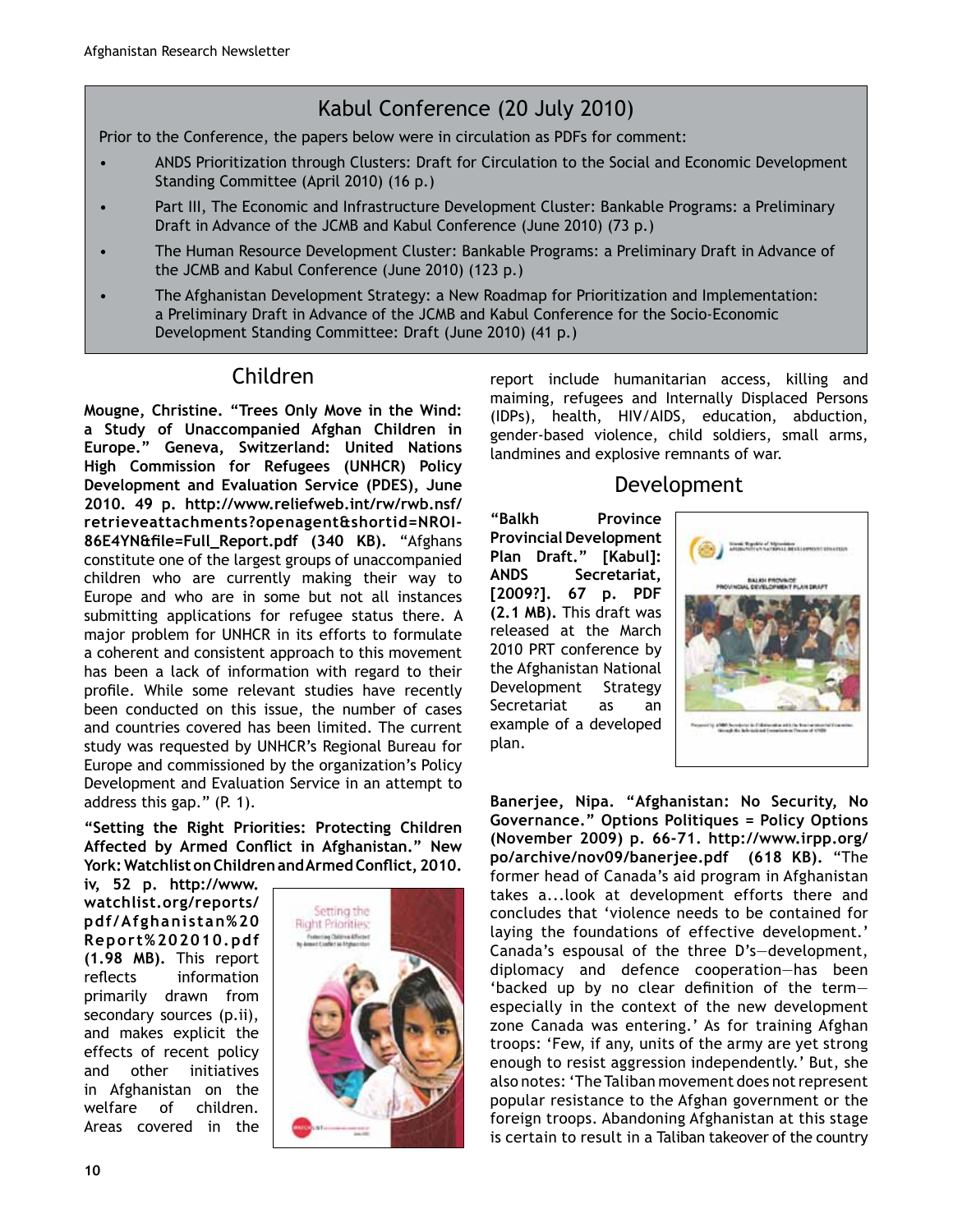and clear the field for al-Qaeda's return.""  $(P. 66)$ .

**Burke, Edward. "Leaving the Civilians Behind: the**  'Soldier-Diplomat' in Afghanistan and Iraq." Madrid: **Fundación para las Relaciones Internacionales y el Diálogo Exterior (FRIDE), September 2009. 19 p. http://www.fride.org/download/WP90\_Irak\_ Diplomat\_soldiers\_ENG\_oct09.pdf (266 KB).** An examination of the roles played by military and civilian agencies in the delivery of humanitarian assistance in Iraq and Afghanistan with an overall recommendation that the civilian lead not be overlooked.

**"Contingency Contracting Improvements Needed in Management of Contractors supporting Contract and Grant Administration in Iraq and Afghanistan." Washington, D.C.: United States Government**  Accountability Office (GAO), April 2010. 49 p. http:// www.gao.gov/products/GAO-10-357 PDF (840 KB). "The Departments of Defense (DOD) and State and the U.S. Agency for International Development (USAID) have relied extensively on contractors in Iraq and Afghanistan, including using contractors to help administer other contracts or grants. Relying on contractors to perform such functions can provide benefits but also introduces potential risks, such as conflicts of interest, that should be considered and managed. Pursuant to the National Defense Authorization Act for Fiscal Year 2008, GAO reviewed (1) the extent to which DOD, State, and USAID rely on contractors to perform contract and grant administration in Iraq and Afghanistan; (2) the reasons behind decisions to use such contractors and whether the decisions are guided by strategic workforce planning; and (3) whether agencies considered and mitigated related risks. GAO analyzed relevant federal and agency policies and agency contract data, and conducted file reviews and interviews for 32 contracts selected for case studies. GAO is making recommendations to improve State's and USAID's ability to plan for the use and mitigate risks of contractors performing contract and grant administration functions. State and USAID generally concurred with the recommendations. GAO made similar recommendations to DOD in 2009, with which it concurred. DOD had no additional comments." (Reverse of title-page).

**Miakhel, Shahmahmood. "A Plan to Stabilize Afghanistan." Waterloo, Ontario, Canada: Centre for International Governance Innovation (CIGI), May 2010. http://click.icptrack.com/icp/relay.php?r=110 56473&msgid=184309&act=1FKU&c=211095&destin ation=http%3A%2F%2Fwww.cigionline.org%2Fsites%** 2Fdefault%2Ffiles%2FAfghanistan\_Paper\_4.pdf (540 KB). "Afghanistan's problems are well known: rampant insecurity, endemic corruption, deep-seated poverty and weak governance. Unfortunately most of the strategies advanced to address these issues have lacked clear, effective and culturally-adapted implementation frameworks, making them more like wish lists than

concrete roadmaps. Based on wide experience and engagement in Afghanistan's state-building project since 2001 – in the United Nations, Afghan government, and civil society – the author provides a broad outline for a new strategy to stabilize Afghanistan. At the core of this new strategy is a focus on priority areas, or centres of gravity, and an emphasis on local-level participation in program design and implementation. While the window of opportunity to stabilize and rebuild Afghanistan is closing, there are straight forward steps that can be taken to turn the tide of Afghanistan's current crisis. This new approach will not require massive new infusions of resources, but rather robust political will and resolve among both Afghans and international actors, something that is increasingly in short supply." (Abstract).

**"National Conference on Civil Society Development in Afghanistan: Development of Working Strategy for Civil Society in Afghanistan, December 14th and 15th**  2009. 2009. 6 p. "http://www.boell-afghanistan. org/downloads/CSD\_Conference\_Report\_%2814-15\_ **Dec.\_2009%29.pdf (160 KB).** This conference aimed to establish common short-term and long-term working directions for civil society organisations (CSOs) in Afghanistan, to agree on appropriate objectives and to agree on coordination, cooperation and partnership approaches among CSOs and other stakeholders. This short summary overviews the proceedings and progress made.

**"National Solidarity Programme of the Ministry of Rural Rehabilitation and Development (NSP/MRRD): NSP Monitoring and Evaluation Framework and System." [Kabul: Ministry of Rural Rehabilitation and Development (MRRD)?], [2010?]. 2 p.** Very brief outline of monitoring and evaluation methods for the National Solidarity Programme (NSP).

**"[Papers from] PRT Conference 16th March 2010." Kabul: NATO/ISAF, 2010. [ca. 200 p.] PDFs (18.8 MB).**  Contents: 1. Agriculture Breakout Session Summary 2. ISAF Joint Command (IJC) Reintegration Brief 3. PRT Conference Break Out #3 Anticorruption 4. Rule of Law Traditional Systems vs. Constitutionalism 5. Commercial Enterprise 6. Building Peaceful States, by DFID 7. District Delivery Program as of March 20, 2010 8. Fair Price: Brief to PRT Conference, 16 March 2009 9. Building Peaceful States and Societies: a Framework for Informing the District Approach in Afghanistan 10. Budget Formulation and Linkage with Local Communities 11. ANSF Assessments: Afghan National Army Corps Example 12. International Distributed Unified Reporting Environment (INDURE) v. 1.1 13. INDURE overview sheet 14. INDURE User Guide 15. Information Dominance Center, by ISAF Joint Command 16. Information Sharing Environment: Achieving "Unity of Understanding", by Jeffrey D. Steffen 17. Making Government Work: the Helmand Experience in Developing a District Approach,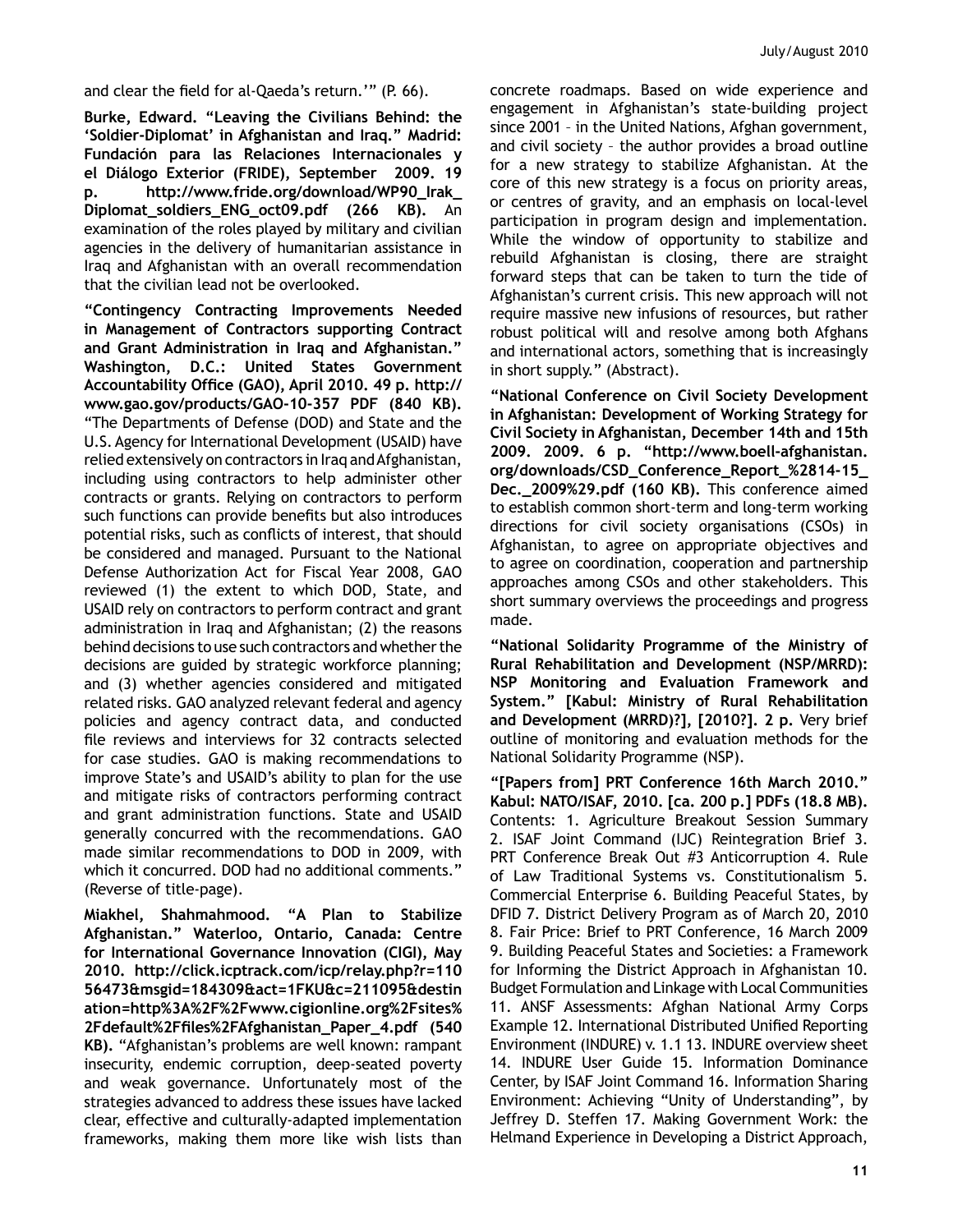by Mohammad Gulab Mangal 18. Remarks of the Ministry of Agriculture, Irrigation  $\hat{a}$  Livestock (MAIL): the Provincial Reconstruction Team Conference, Kabul, March 16-17, 2010 19. [NABDP Designed Unfunded Projects] 20. NABDP Regional Offices: Regional and Provincial Managers 21. NADF [National Agricultural Development Framework] Principles 22. Contact List (NSP Regional Coordinators and Provincial Managers) 23. [Operation OMID overview] Helping Afghans succeed, by ISAF Joint Command 24. Afghanistan national program of peace & Reintegration, by by Masoom Stanekzai 25. PRT Executive Steering Committee Policy Note Number 1: PRT Engagement in Provincial Development 26. PRT Executive Steering Committee Policy Note Number 2: PRT Engagement in DIAG 27. PRT Executive Steering Committee Policy Note Number 3: PRT Coordination and Intervention in Humanitarian Assistance 28. PRT Executive Steering Committee Policy Note Number 4: PRTs on Support to the Elections Process 29. Policy Note 5: Best Practices for Infrastructure Project Design and Implementation 30. PRT Best Practices Indicators 31. Provincial Reconstruction Team (PRT) Executive Steering Committee Charter: 02 December 2004 (Revised 3 August 06/December 08) 32. Helmand PRT, by ISAF 33. Possible PRT Role to Support Police Reform 34. NSP Guidelines for Provincial Reconstruction Teams Engagement with Community Development Councils 35. List of Names, Phone Numbers and Email Address of Heads of Provincial RRD [?] Offices 36. Supporting Stabilization at the District Level, by Rebecca Black 37. The Future of PRTs, by Transcript of the Speech delivered by Mark Ward 38. Theatre Construction Synchronization 17 March 2010, by Troy Rovira.

**Runge, Peter. "The Provincial Reconstruction Teams in**  Afghanistan: Role Model for Civil-Military Relations?" **Bonn: Internationales Konversionszentrum Bonn = Bonn International Center for Conversion (BICC), October 2009. 30 p. http://www.bicc.de/uploads/ pdf/publications/papers/occ\_paper\_04/occasional\_ paper\_IV\_11\_09.pdf (300 KB).** "The main purpose of this Occasional Paper is to provide a humanitarian perspective to the ongoing debate about PRTs as a role model for civil-military relations. It will analyze the security dilemma in Afghanistan and the impact of the PRTs on the delivery of humanitarian aid. It will further explore the consequences of 'blurring the line' between humanitarian aid and military goals. This Paper will draw upon the discussion within the humanitarian community, especially with German humanitarian NGOs, which have made clear their position on civil-military cooperation and the PRTs. The German PRTs in northern Afghanistan will serve as a case study because the German government has put into practice a separation of roles based on an awareness of the different mandates of PRTs." (P. 7).

**"Shah Wali Kot Report: The Gateway District." [Kandahar?]: Task Force Stryker, Governance Reconstruction & Development, February 2010. 42**  p. http://www.northwestmilitary.com/news/fortlewis-blog/2010/03/Governance-Reconstruction-Development-Reports-from-Afghanistan-3/uploads/ blogs/24038-Stryker\_Shah\_Wali\_Kot\_Report.pdf **(3.2 MB).** Assessment by a US military unit of the economic and other development activities in this district.

**"Spin Boldak Report: The Ancient Trade Route." [Kandahar?]: Task Force Stryker, Governance, Reconstruction & Development, April 1 2010. 82**  p. http://www.strykernews.com/docs/Stryker-Spin-Boldak-Report.pdf (2.8 KB). Assessment by a US military unit of the economic and other development activities in this district.

**Taylor, William B. "Establishing Leadership on Civilian Assistance to Afghanistan." Washington, D.C.: United States Institute of Peace (USIP),**  December 2009. 5 p. http://www.usip.org/files/ **resources/civilian\_assistance\_afghanistan.pdf (160 KB).** A summary overview of options for establishing a centre of gravity for civilian-led assistance in Afghanistan presenting a number of options for making an overall leader for at least some of the disparate development sources (European Union, World Bank, European Commission, etc).

**Winter, Elizabeth. "Civil Society Development in**  Afghanistan." London: Non-Governmental Public **Action Programme (NGPA), June 2010. 65 p. http:// www.lse.ac.uk/collections/NGPA/publications/ elizabeth\_winter\_afghanistan\_report.pdf (2.39 MB).** "The primary research objectives were... (1) to review the existing definition of civil society and the case for developing a new working definition  $(2)$  to examine the dichotomy between modern and traditional approaches to the development of civil society (3). to review the role of civil society actors as agents for change (4) to examine progress towards creating a



database of civil society actors and activities. Field studies were conducted in urban, semi-rural and rural areas of Afghanistan. Insecurity had been increasing so there were some constraints on the study, but discussions were held with a wide variety of individuals and organizations. Preliminary findings were discussed with some of those consulted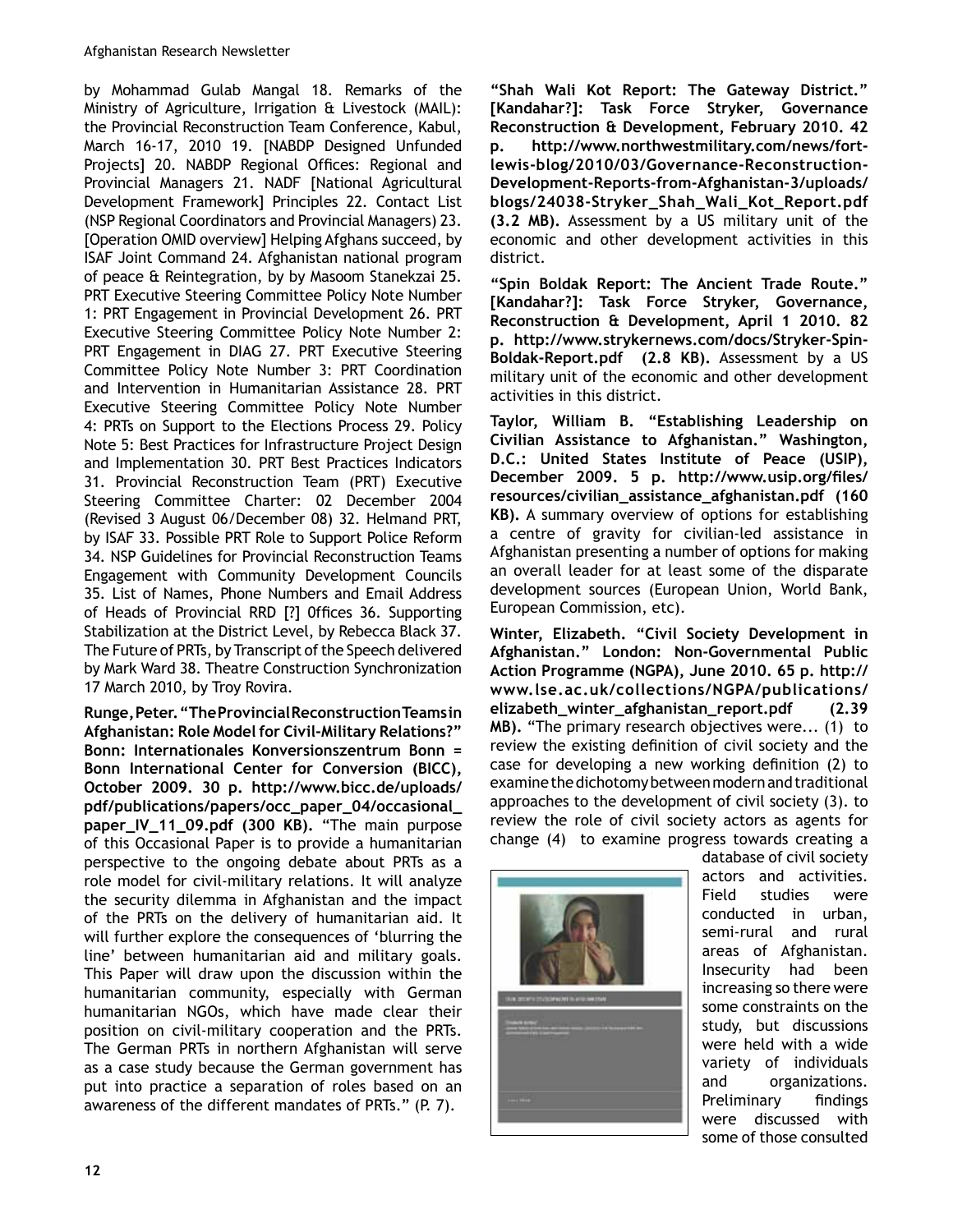and their views taken into account in this report." (P. 7).

**Wright, Rebecca. "Securing Human Dignity: the Need to Extend Labour Protection and Security to Afghanistan's Informal Workers." [Kabul]: Human Rights Research and Advocacy Consortium (HRRAC), April 2010. 32 p.** "In order to highlight the conditions

of informal workers in Afghanistan and to provide them with an opportunity to voice their concerns, HRRAC visited five provinces and interviewed 1,487 informal workers and 26 officials, contractors and shopkeepers who regularly interact with informal workers. This research focused on the individual



experiences of informal workers and their day-to-day efforts to earn a livelihood." (P. 1).

#### Also published in Dari:

کرامت انسانی: ضرورت توسعهٔ حمایت و مصونیت کاری \کار کنان غیر رسمی افغانستان

Also published in Pashto:

ساتنه : د افغانستان د غیرې رسمې<br>کارکوونکو د ملاتړ او ساتنې د پراختیا ضرورت

Linked with this publication is a short documentary:



**Food, and Life and Nothing Else: documentary film [Kabul]: Human Rights Research & Advocacy Consortium (HRRAC), December 2009. (DVD 15.40 min.)** A compilation of interviews and commentary about informal workers in Afghanistan (Kabul and Panishir) and the difficulties they face making a living. The soundtrack is in Dari and Pashto, with subtitles in English.

# Drugs

**"Afghanistan Cannabis Survey 2009." [Vienna?]: United Nations Office on Drugs and Crime (UNODC), April 2010. 59 p. http://www.unodc.org/documents/ cropNmonitoring/Afghanistan/Afghanistan\_ Cannabis\_Survey\_2009.pdf (4 MB).** "Afghanistan is the world's biggest producer of opium. Less known is the fact that 10,000 to 24,000 hectares of cannabis

are grown in Afghanistan every year. While other countries have even larger cannabis cultivation, the astonishing yield of the Afghan cannabis crop (145 kg of resin per hectare as compared to around 40 kg/ ha in Morocco) makes Afghanistan the world's biggest producer of hashish, estimated at between 1,500 and 3,500 tons a year. This first-ever Afghanistan Cannabis Survey is based on survey data from 1,634 villages in 20 provinces. It shows that there is large-scale cannabis cultivation in exactly half (17 out of 34) of Afghanistan's provinces."

**"Drug Use in Afghanistan, 2009 Survey: Executive Summary." [Vienna?] UNODC, 2010. 19 p. http://** www.unodc.org/documents/data-and-analysis/ Studies/Afghan-Drug-Survey-2009-Executive-Summary-web.pdf (6 MB). "Drug dependency in Afghanistan, notably to opiates such as heroin, opium and opioid painkillers, continues to increase across rural and urban areas equally. With widespread and easy access to relatively low-cost drugs, more and more Afghan citizens are becoming drug dependent and suffering debilitating mental, physical and social problems as a result. Illicit drugs in this context include cannabis, opium, heroin, opioids or painkillers, and tranguilizers. Five years ago, a detailed profile of drug use in the country was drawn by the firstever national survey on Afghan drug use. UNODC and the Ministry of Counter Narcotics of the Islamic Republic of Afghanistan conducted the survey jointly. Since then, however, concerns about escalating drug use

triggered the need for another survey to update the 2005 information and to provide further insight into the extent and pattern of drug use in Afghanistan. This 2009 survey was also conducted in partnership with the national Ministries of Counter Narcotics and Public Health and with financial contribution from the Government of the United Kingdom. Direct comparisons between findings in the preceding



survey and those in this one are difficult as each survey used different criteria and methodologies. Still, some conclusions regarding trends and changes in drug use practices during the past four years can be drawn. The most striking one is a massive increase in the use of opium, heroin and other opiates." (Executive Summary).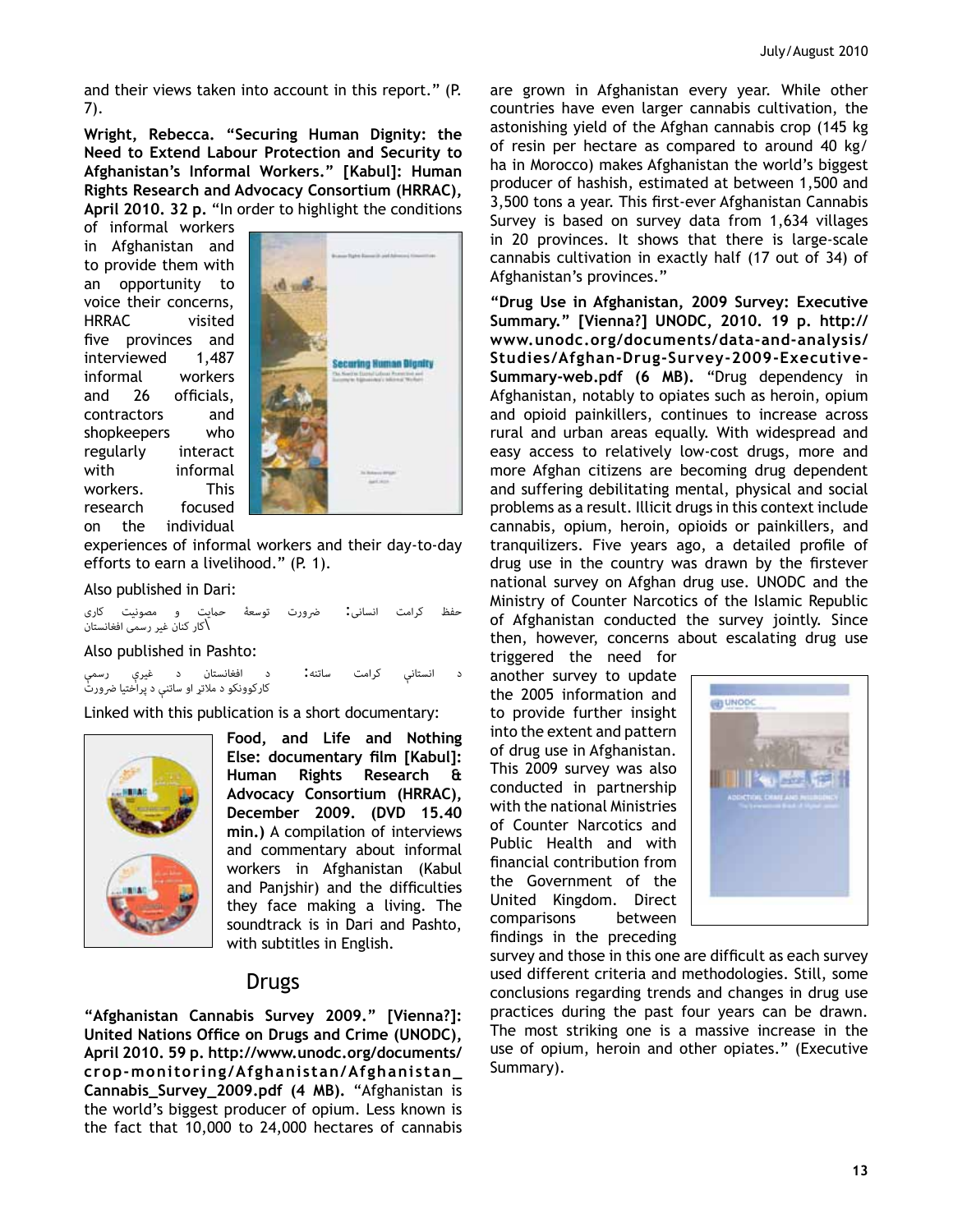**Lewis, David. "High Times on the Silk Road: the Central Asian Paradox."** *World Policy Journal* **Spring**  2010, p. 39-49. http://muse.jhu.edu/journals/ **world\_policy\_journal/v027/27.1.lewis.pdf (444 KB).** The author argues that since 2001 there are increasing links between the flow of narcotics and established governments in Central Asia. "State control over trafficking, paradoxically, ensures the stability of the regime itself." (P. 47).

## Elections

**"Electoral Complaints Commission Final Report: 2009 Presidential and Provincial Council Elections." Kabul, Afghanistan: Electoral Complaints Commission, 2010. 45 p. http://www.ecc.org.af/ en/images/stories/pdf/ECC%20Final%20Report%20 2009.pdf (2.14 MB).** "The 2009 Presidential and Provincial Council elections are now over and the work of the 2009 Electoral Complaints Commission (ECC) has been completed. In all, over 3,300 challenges and complaints were investigated and decided during the Commission's mandate. The vast majority of these complaints were filed on or after election-day, which was one indicator of the degree of scepticism and mistrust that the public and candidates had toward the electoral process. In this report the ECC outlines the work it performed, the major challenges and issues it faced throughout the election process, and offers some lessons learned that will hopefully be applied to future election cycles in Afghanistan." (Executive Summary).

#### *Map showing (by district) the 3,376 polling stations audited and recounted (p. 45 of the ECC report)*



**"Gender and Elections in Afghanistan: Helpdesk Research Report." [Birmingham]: Governance and Social Development Resource Centre (GSDRC), 4 September 2009. 25 p. http://www.gsdrc.org/docs/** open/HD594.pdf (327 KB). This desk study identifies "(1) literature on the barriers and opportunities for female participation in elections in Afghanistan; and (2) lessons learnt from gender work in other countries' elections commissions—particularly in fragile/conflict-affected countries and/or in Islamic countries—focusing particularly on women's political and electoral participation." (P. 1).

**Humayoon, Haseeb. "The Re-election of Hamid Karzai." Washington, D.C.: Institute for the Study of War, January 2010. 41 p. http://www. understandingwar.org/** files/The\_ReElection\_ **of\_Hamid%20Karzai.pdf (3.18 MB).** "This report documents Afghanistan's politics as they evolved in 2009, and examines the implications they will have



for the way forward. A particular focus is devoted to the August elections. The first section explains the controversial beginning to the electoral process, the rise of leading candidates, and Karzai's demobilization of potential challengers. The second section evaluates the critical—and at times contentious—alliances formed by key candidates, and the emergence of a vibrant political scene during the campaign process. In the third part, this report illustrates the significance of the election day, the ensuing political fallout, and the domestic and international responses. This section also considers Washington's role in the process, and the expenditure of international political capital. This report concludes with an assessment of where Afghan politics stand in early 2010, and what can be done to create more enduring political institutions." (P. 9).

**Khadhouri, Sandra and Peter D. Lepsch. "A Review of Suspected Electoral Fraud: 2009 Afghan Presidential & Provincial Council Elections." [Kabul?]: Democracy International, Afghanistan, 2010. 54 p. PDF (872 KB).** "The incidence of fraud and irregularities in Afghanistan's 2009 Presidential and Provincial Council elections were seen by many observers as widespread and varied in nature across the country. Some irregularities can be attributed to proxy or multiple voting, intimidation, instances of vote buying or the effects of tribal or bloc voting. However, patterns of voting and complaints received by the ECC, suggest that these irregularities were not isolated occurrences but perhaps extended further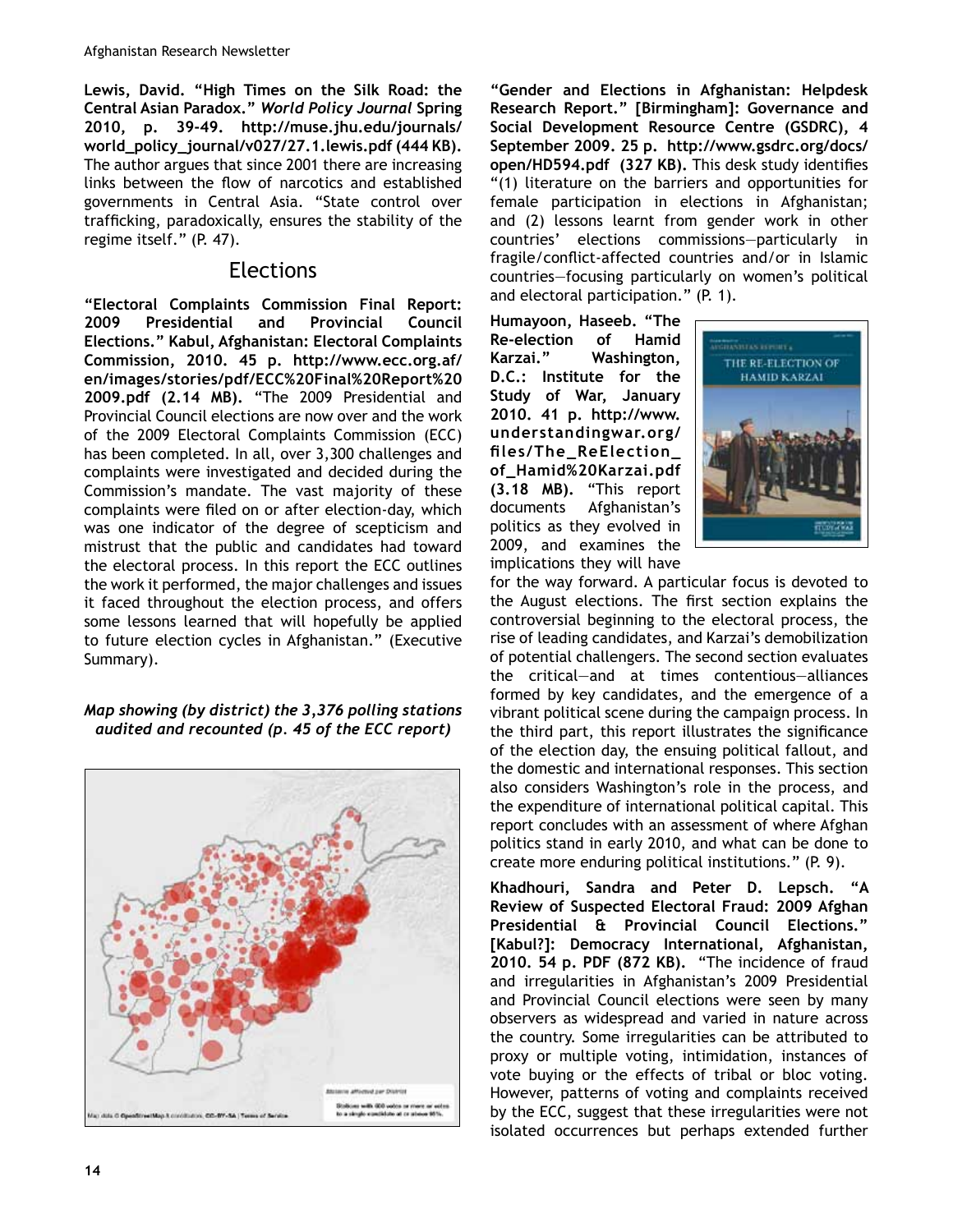into deliberate large-scale and often systematic fraud. This level of fraud was enabled by systemic deficiencies in electoral management processes, the inadequate or flawed approaches of relevant institutions, and other contextual factors common to post-conflict countries. In their final observation reports, the Free and Fair Election Foundation of Afghanistan (FEFA), the Asian Network for Free Elections (ANFREL), the Organisation for Security and Cooperation in Europe (OSCE) Election Support Team and the European Union Election Observation Mission (EU EOM) all called for comprehensive investigations into the extent and nature of fraud seen in the 2009 election. This study provides a review of the specific types of fraud and gross irregularities that were witnessed, the methods used to carry it out and the circumstances under which it took place. The report includes a review of the tactical operational mechanisms the Afghan electoral management body relied on to administer the election and try to prevent fraud. It investigates the drivers behind electoral malfeasance, with the aim of indicating how fraud might be committed in the 2010 Parliamentary Election and proposing recommendations to mitigate it. This report aims to support efforts to reduce the corrosive effect of fraud on future elections, by assisting Afghan and international decision-makers in making more informed decisions on effective mechanisms, necessary for a more legitimate and credible election. This report's ultimate goal is to contribute to safeguarding the legal rights of all Afghan voters to freely select their institutional representatives." (P. 4).

## Employment

**Lopez, Ralph and Najim Dost. "Jobs for Afghans: White Paper on Stabilizing Afghanistan through a**  Cash-for-Work Initiative." [S.l.]: JobsforAfghans, **2009. 23 p. http://jobsforafghans.org/WhitePaper. pdf (1.1 MB).**

## Finance

**"Afghanistan Public Expenditure Review 2010: Second Generation of Public Expenditure Reforms." Washington, D.C.: World Bank, April 2010. xxxvii, 114 p. PDF (2 MB). http://web.worldbank.org/ external/projects/main?pagePK=64256111&piPK =64256112&theSitePK=40941&menuPK=641875 10&searchMenuPK=115635&theSitePK=40941&e ntityID=000333037\_20100611004136&searchMeN nuPK=115635&theSitePK=40941.** "Afghanistan and its donor community face a dilemma that demands to be resolved: how to channel foreign aid through the government's budgetary system (core budget) that lacks the capacity to properly administer such expenditure. For without more money on budget, national objectives such as poverty reduction and the building of a stable state cannot be fully realized. Currently, 90 percent of the national budget1 is externally financed. Overall aid in 2008/09 amounted to US\$5.5 billion or 47 percent of GDP. The critical issue, however, is not so much the amount of aid, but weaknesses in its mode of delivery and impact. Three quarters of the aid bypasses the core budget, moving through what is known as the "external budget." This dual budgetary system means that most economic activity in Afghanistan takes place outside the government's fiscal control, thus undermining the government's legitimacy and relevance to the Afghan people and weakening the budget's primacy as the tool of national policy. The aid needs to be on-budget and aligned with Afghan priorities. If the success of aid can be gauged by the extent to which it enables a recipient country to free itself of the need for that aid, then the Afghanistan foreign assistance program, as currently structured, is failing its mission; Afghanistan's fiscal sustainability, after having risen to a plateau in recent years, regressed in 2008/09 due to rising operating expenditures, mainly for security, and the country remains one of the world's most aiddependent." (P. xiv).



"Strategic Plan SY 1388-1392 (2009-2014)." Kabul: **Da Afghanistan Bank,**  2009. 61, a-s p. http:// **www.centralbank.gov.af/ pdf/Strategic%20Plan%20 2009%20N%202014.pdf (3.36 MB).** This is the first strategic plan of Da Afghanistan Bank, specifying the desired course and  $direction$  for  $2009-2014$ . The core mission is to foster price stability and build a robust financial system.

# Geology

**"Geology and Mineral Resources of Afghanistan," by editors in chief S. H. Abdullah, V.M. Chmyriov; executive editor V. I. Dronov. Keyworth, Nottingham [United Kingdom]: British Geological Survey, 2008. 2 v. Book 1 Geology (xii, 488 p.)—Book 2 Mineral Resources (vii, 292 p.). http://www.bgs.ac.uk/ downloads/browse.cfm?sec=7&cat=83 PDFs (19 MB).** This is an important and standard reference work on Afghanistan's geology and mineral resources. "The Geology and Mineral Resources of Afghanistan was compiled and written as a collaborative work between the Afghanistan Geological Survey and the Soviet Geological Mission. It represents the synthesis of 20 years of joint Afghan-Soviet geological investigations and earlier German and French studies, and in 1980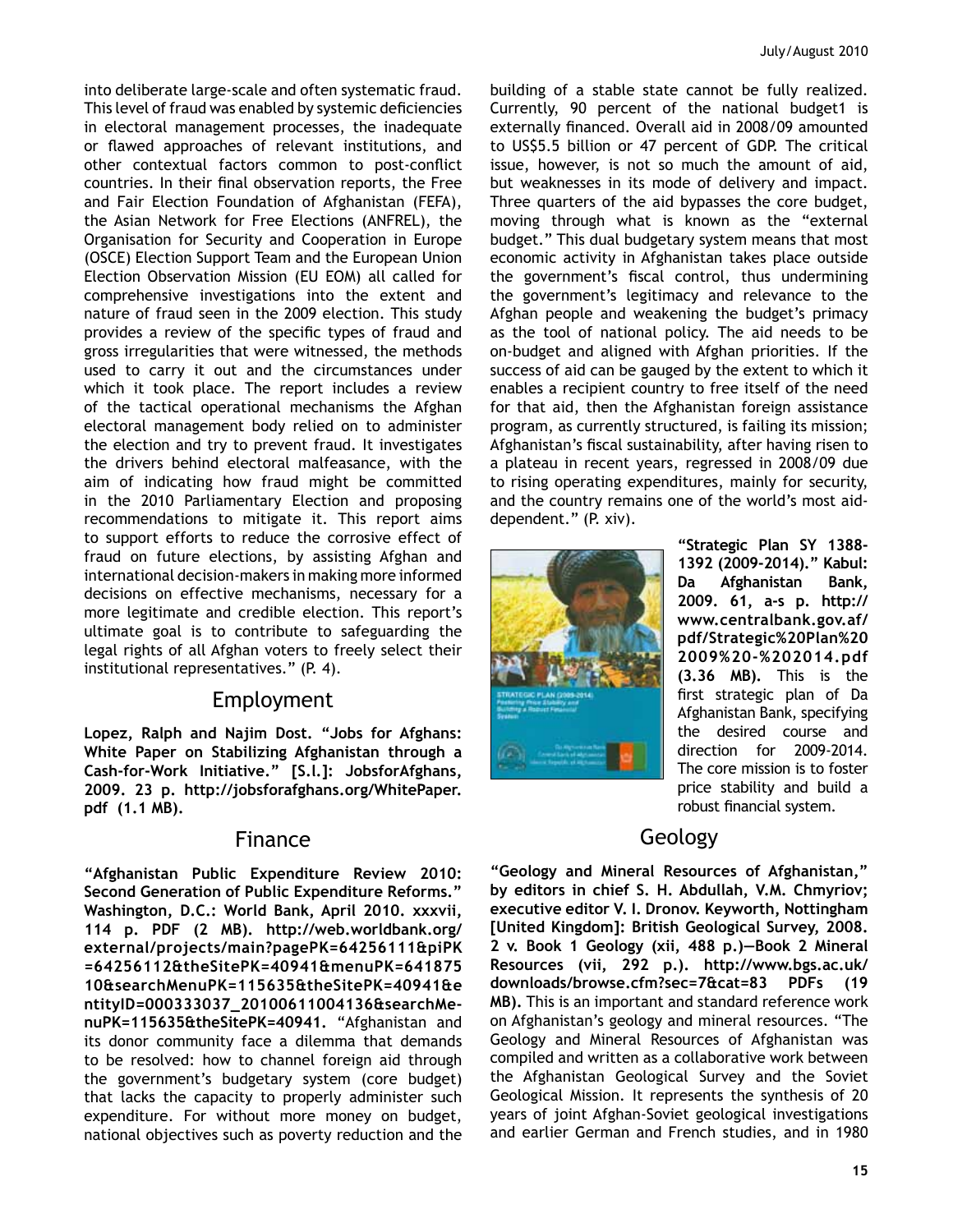was formally published in Russian by NEDRA Moscow, in two volumes. These volumes were translated into English by a group of Professors at the University of Kabul, although the documents were not published and the manuscripts archived in the Afghanistan Geological



Survey Library. This version of Volume 1 is a reissue of the English translation, prepared by the British Geological Survey in 2007 as part of an institutional strengthening project for the Afghanistan Geological Survey, funded by the United Kingdom Department for International Development." (Preface to the 2008 edition).

# **History**

**Boyko, V.S. "Government and Opposition in Afghanistan: the Features of Political Fighting**  1919-1953." Moscow-Barnaul: The Institute of **Oriental Studies of RAS, Altai State Pedagogical Academy. 2010. 391 p. (hardcover). In Russian,**  with 38 pictures and English summary. ISBN 978-**5N89282N407N1 978N5N88449N224N0. vboyko2001@ yahoo.com** V.S. Boyko's monograph examines, on the basis of a broad set of sources and literature, the main features of the socio-political development of Afghanistan from 1919 to 1953. Special attention is paid to efforts at modernising Afghan society and state, and at fighting among the main political forces during the rule of Amanullah-khan, Nadir Shah and his clan. These troubles are reconstructed as processes, the most characteristic episodes and events; they are complemented by a gallery of political portraits of government and opposition figures. The external (regional and non-regional) factors which played role in Afghanistan during the first half of the 20th Century, are also analysed in detail.

# Human Rights

**Afghanistan Independent Human Rights Commission**  (AIHRC). "1389-1392 (2010-2013) Strategic Plan and **Action Plan." Kabul: AIHRC, Hout 1388 = March 2010. [74] p. http://www.aihrc.org.af/law\_of\_aihrc.pdf (416 KB).** "This strategic plan provides a multi-year, overarching framework for carrying out the mission of the AIHRC. IT is oriented towards achieving the vision of a just, democratic and developed society where human rights are respected and protected." (Introduction).

## **Justice**

**Beg, Bator and Ali Payam. "Charting a Course for Sustainable Peace: Linking Transitional Justice and Reconciliation in Afghanistan." [Kabul]: Afghanistan Watch, May 2010. 28 p. http://www.** watchafghanistan.org/files/Charting %20a Course **for\_a\_Sustainable\_Peace.pdf PDF (342 KB).** "This paper looks at transitional justice (hereinafter TJ) and reconciliation in Afghanistan. They main objective is to link debates concerning TJ and reconciliation as a vehicle to transform the conflict-ridden society of Afghanistan to a secure, stable, democratic and progressive society. It aims to show despite fundamental interconnectedness the two processes are often perceived by the political elites to be undermining one another. The study is based on variety of sources which fall into three categories: a) field research and interviews conducted during July-December 2009. During this period, 32 detailed interviews were conducted with candidates of the August 2009 presidential elections, officials of the Government of Afghanistan (GoA), members of the National Assembly, human rights, and TJ and reconciliation activists, ensuring a large spectrum of views. Group discussions were held in which representatives of Afghan civil society organizations discussed and raised issues related to the TJ and reconciliation; b) available resources from the existing libraries, and from the published resources of human rights organizations and activists; c) legal and official documents on TJ and reconciliation." (P. 5-6).

**"Between the Jirga and the Judge: Alternative Dispute Resolution in Southeastern Afghanistan."**  Kabul: The Liaison Office (TLO), March 2009. 8 p. http://www.usip.org/files/file/jirga\_judge.pdf (1.1) **MB).** This paper outlines the establishment, workings and experiences of a Commission on Conflict Mediation (CCM) in Khost, set up to provide an alternative dispute resolution mechanism similar to western out-of-court arbitration.

**Delesgues, Lorenzo. "Integrity Manual for Practitioners: Working on Integrity in Afghanistan." [Kabul]: Integrity Watch, 2009. 126 p. http://www. iwaweb.org/manual.html (PDF 2.85 MB).** "The manual is aimed at giving (a) the methodologies necessary to implement programs on Integrity issues considering the Afghan context and in assisting (b) individuals to run an institution efficiently, transparently and effectively in the context of Afghanistan. [It includes] (a) tools for research (how to use in-depth interviews, focus groups and survey), Implementation of a research program (sampling, forms, reporting, standardization of the information, controlling the findings), Implementation of monitoring activities (selection of the targets, governance systems related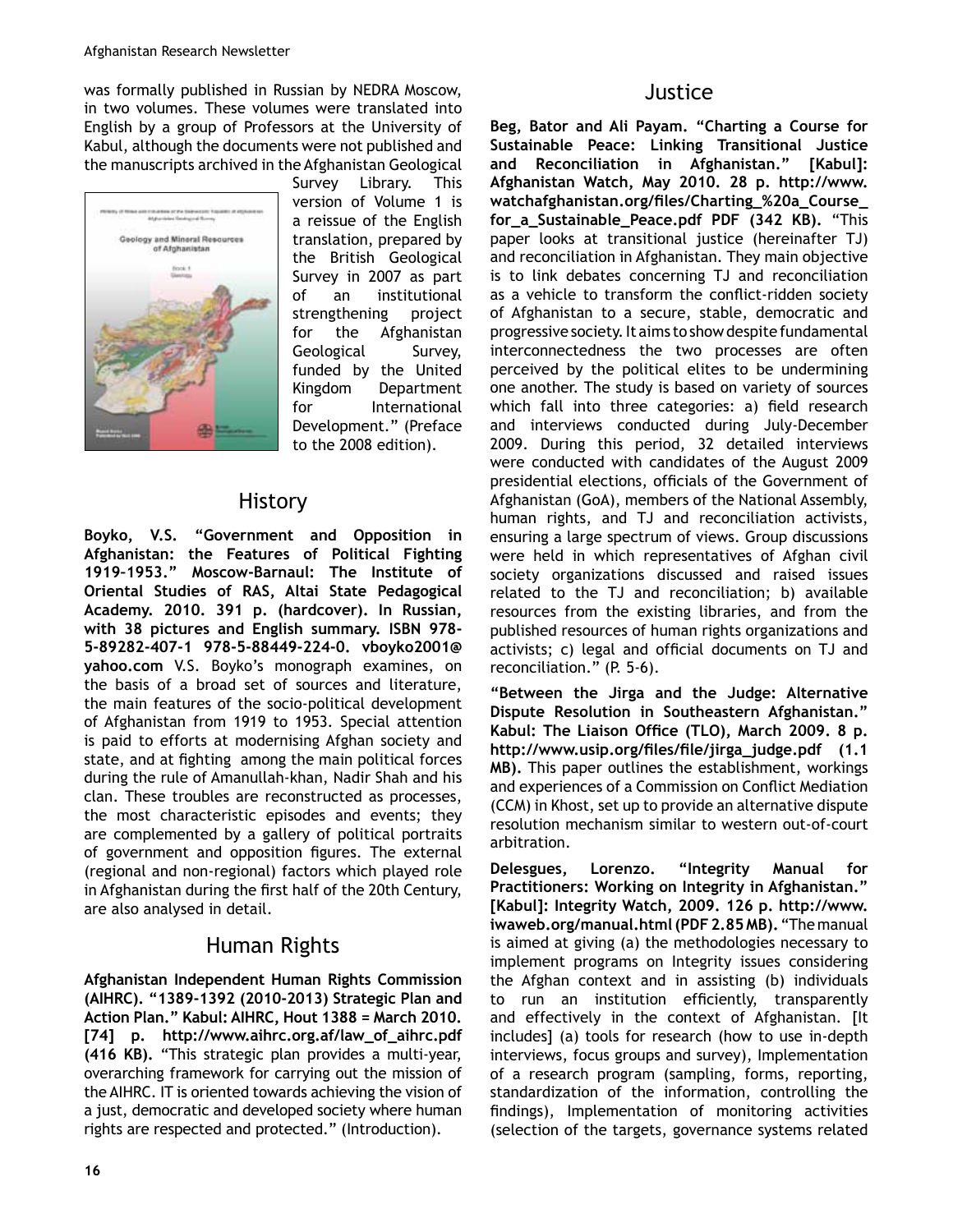to monitoring, methodological constraints, reporting issues, sustainability), Advocacy (through media, communities, workshops, with a sectorial approach), Media campaign (setting up a press conference, selection of the information to be highlighted, the press release, the follow-up), Lobbying (the targets for the lobbying, identification of partners, information management), control and measurement of the consequences of your actions. (b) Afghan legal context for NGOs, minimal financial standards for integrity, financial procedures for transparency, internal controls, procurements control and reporting." (Summary).

**Sajjad, Tazreena. "These Spaces in Between: the Afghanistan Independent Human Rights Commission and its Role in Transitional Justice."**  *The International Journal of Transitional Justice*  **v.3 (2009) p. 424-444.** "National human rights institutions (NHRIs) play an instrumental role in defining the human rights culture of their respective countries through their monitoring function, auditing laws, instituting human rights education and making recommendations to governments to improve human rights conditions. In countries that have experienced large-scale human rights atrocities, NHRI mandates sometimes include working to establish processes to seek accountability for war crimes. The involvement in transitional justice matters raises a new set of challenges for these institutions regarding their independence, their role in creating space for local voices and their capacity to serve as a bridge between the government and national and international actors. Using as a case study the experience of the Afghanistan Independent Human Rights Commission (AIHRC), the author identifies several key areas within which this particular NHRI has had to negotiate the tensions between the political and the legal, and the local and the international. A close examination of each of these areas reveals the common challenges NHRIs face in taking on a transitional justice mandate, as well as the particular strengths and limitations of the AIHRC and its creativity and resolve in working in extremely difficult circumstances to seek accountability for the past." (Abstract).

#### Land

**"Land Titling and Economic Restructuring in Afghanistan (LTERA): Project Completion Report (2004N2009)." Washington, D.C.: Emerging Markets Group (EMB), 2009. 124 p. http://pdf.usaid.gov/ pdf\_docs/PDACP698.pdf PDF (3.98 MB).** "The US Agency for International Development's LTERA project aimed at improving land tenure security for millions of Afghans and assisting the Government of Afghanistan (GoA) to undertake a comprehensive privatization program in support of the Afghan National Development Strategy (ANDS) and international donor programs. USAID/LTERA's Land Titling and Registration activities assisted the Government of Afghanistan with improving land tenure security in urban areas. Its approach involved identifying gaps in the legal framework, developing and implementing a modern land policy based on community-based adjudication systems in informal settlements, reactivating cadastral activities and implementing an economically efficient property registration system. The ultimate goal was to introduce a consolidated land administration system and to support the Ministry of Finance with the production of maps of land and buildings of state-owned enterprises that are earmarked for divestment. The Economic Restructuring component of the project assisted the Ministry of Finance and eleven line ministries with the privatization of State Owned Enterprises through liquidation, long term leases, international tenders and/or the corporatization of state owned assets." (P. 1).

#### Maps

**"The Study on Topographic Mapping for Greater Kabul in the Islamic Republic of Afghanistan: Seminar 2 program (13 May 2010)." [Kabul]: JICA, 2010. [20 p.] plus colour map (25 x 82 cm).** At a seminar on 13 May 2010 the Japanese International Cooperation Agency (JICA) and the Afghan Geodesy and Cartography Head Office (AGCHO) provided details of the results of three years of work to produce up-to-date maps of Kabul at a scale of 1:5,000. These are fundamental for many aspects of urban reconstruction and development and will be the starting point of many future projects for Kabul. In time the maps will be made available through AGCHO (for details on AGCHO see Afghanistan Research Newsletter no. 25, p. 1).

# Opium

**"Afghanistan Drug Control: Strategy Evolving and Progress Reported, but Interim Performance Targets and Evaluation of Justice Reform Efforts Needed." Washington, D.C.: United States Government**  Accountability Office (GAO), March 2010. http:// www.gao.gov/products/GAO-10-291 PDF (2.87 **MB).** "The illicit drug trade remains a challenge to the overall U.S. counterinsurgency campaign in Afghanistan. Afghanistan produces over 90 percent of the world's opium, which competes with the country's licit agriculture industry, provides funds to insurgents, and fuels corruption in Afghanistan. Since 2005, the United States has allotted over \$2 billion to stem the production, consumption, and trafficking of illicit drugs while building the Afghan government's capacity to conduct counternarcotics activities on its own. In this report, GAO (1) examines how the U.S. counternarcotics strategy in Afghanistan has changed; (2) assesses progress made and challenges faced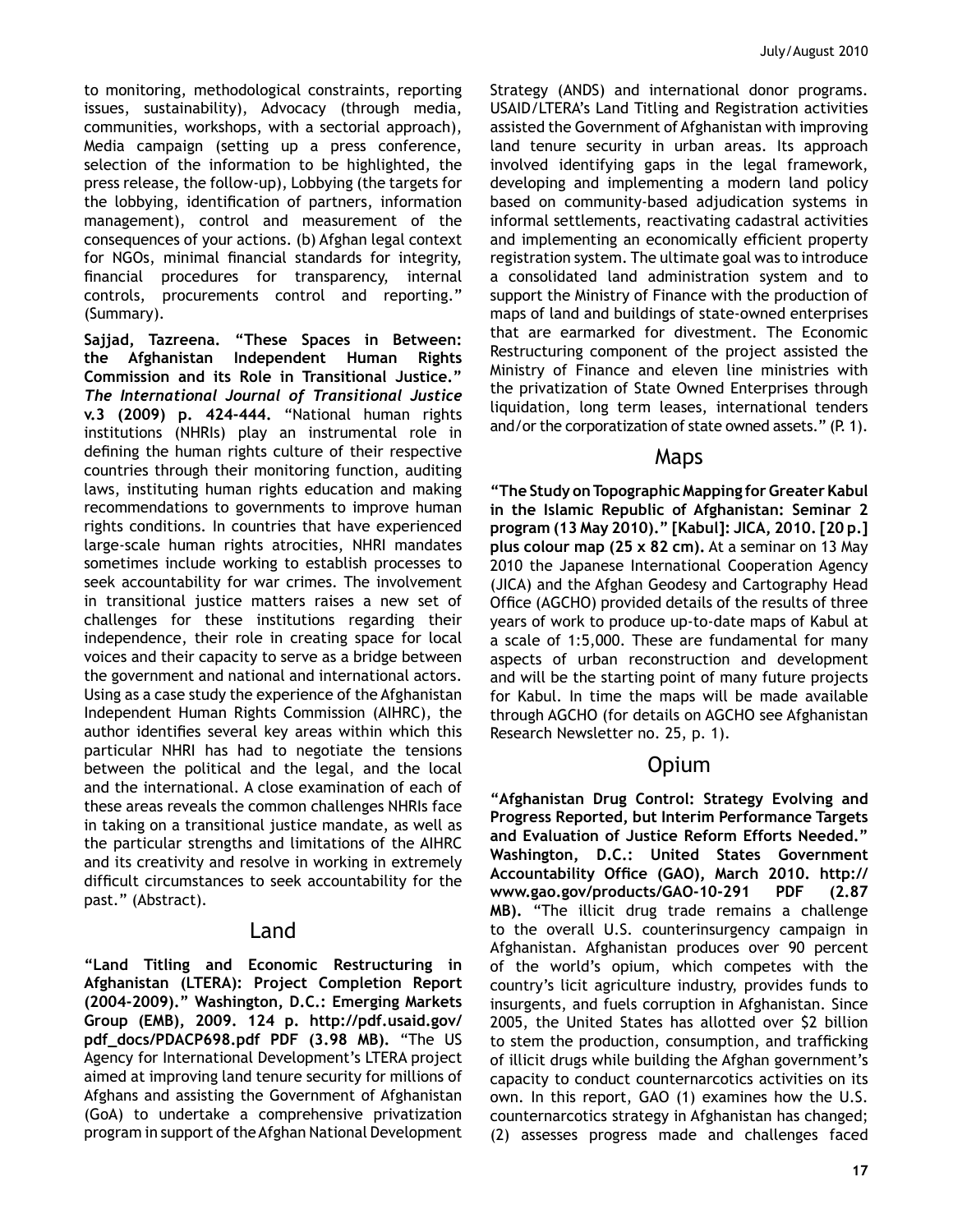within the elimination/eradication, interdiction, justice reform, public information, and drug demand reduction program areas; and (3) assesses U.S. agencies' monitoring and evaluation efforts. To address these objectives, GAO obtained pertinent program documents and interviewed relevant U.S. and Afghan officials. GAO has prepared this report under the Comptroller General's authority to conduct evaluations on his own initiative." (Back of title page).

**Caulkins, Jonathan P., Mark A.R. Kleiman and Jonathan D. Kulick. "Drug Production and**  Trafficking, Counterdrug Policies, and Security and **Governance in Afghanistan." New York: New York University, 2010. 31 p. http://www.cic.nyu.edu/** Lead%20Page%20PDF/sherman\_drug\_trafficking. **pdf (568 KB).** "This report...contributes to the ongoing debate about counter-narcotics policies in Afghanistan, and in relation to counter-insurgency operations by adding a heretofore missing element applied economic analysis of the effect of counternarcotics policies. It does so by applying to a stylized depiction of the Afghan situation a standard model that economists and policy analysts have applied to a large range of policy areas. The authors were reluctant to make policy recommendations, as they recognize that their necessarily simplified model of Afghanistan does not take into account fine-grained realities. The overall conclusion—that counternarcotics policy in the context of a weak state facing violent challengers is likely to aggravate rather than alleviate insurgency, corruption, and criminal violence—opposes much that has been written on the subject." (P. 2).

**Jelsma, Martin and Tom Kramer. "Redefining Targets: Towards a Realistic Afghan Drug Control Strategy." Amsterdam: Transnational Institute, December**  2009. 13 p. http://www.idpc.net/sites/default/files/ library/Redefining%20targets\_tni%20briefing.pdf **(1.26 MB).** "This policy briefing provides an update on drug control efforts in Afghanistan and outlines policy dilemmas on drugs production, trafficking and consumption issues facing Afghan officials and international agencies today. It also reflects concerns and needs of heroin users and former opium farmers. Key issues include the chronic absence of coordination of drug control efforts; the foreign-driven and often hypocritical nature of the agenda; and the difficulties in defining realistic drug policy objectives."  $(P, 1)$ .

**Pedersen, Frank Skøv. "Sustainable Agricultural Production: Providing an Alternative to Opium in Afghanistan." 2010. 87, xv p. http://projekter.aau. dk/projekter/research/sustainable\_agricultural\_ production%2818274420%29/ PDF (6 MB).** This Masters thesis (Aalborg University, Denmark) explores the reasons for opium cultivation becoming established in Afghanistan since 1979. It makes clear the effects of the destruction of agricultural infrastructure,

irrigation and access to markets and highlights the ongoing effects of climate change and population growth on Afghan agriculture. The paper also identifies major areas for attention, including deficiencies in natural resource management skills for agriculture, and the serious problems at the national level in water management.

# Police

**"Afghan National Police Strategy." [Kabul]: Islamic Republic of Afghanistan, Ministry of Interior Affairs, Deputy Minister for Strategy and Policy, Department of Strategy, Hoot 1388 = March 2010. 34 p. http://** ntm-a.com/documents/other/anps.pdf (5.54 MB). "The purpose of the Afghan National Police Strategy (ANPS) is to provide strategic guidance for the continued development and operational capability of the Ministry of Interior (MoI) to meet the current and future challenges of stabilization and security of our nation. It is the second in the series of strategic planning documents and will be followed by the National Police Plan (NPP). The strategy specifies the objectives for continued development of the police, law enforcement activities and associated systems." (Paragraph 1).

# Politics and Government

**Cookman, Colin and Carolijne Wadham. "Governance in Afghanistan: Looking Ahead to What we Leave Behind." Washington, D.C.: Center for American Progress, May 2010. 44 p. http://www.americanprogress.org/ issues/2010/05/pdf/afghangovernance.pdf (993** 

**KB).** "This paper examines Afghan governance structures, highlights their weaknesses mobilizing domestic support and revenue, and describes the international community's conflicted approach to them. It begins with a basic explanation of Afghan governance that outlines the major leadership positions, institutions, and authorities of the government at the



national, provincial, and district level to examine how well the government has extended its authority over different parts of the country. It then analyzes the government's dependence on international support and the ways that international assistance supports or bypasses Afghan government institutions. This is followed by an assessment of how security-focused delivery programs have affected governance." (P. 3).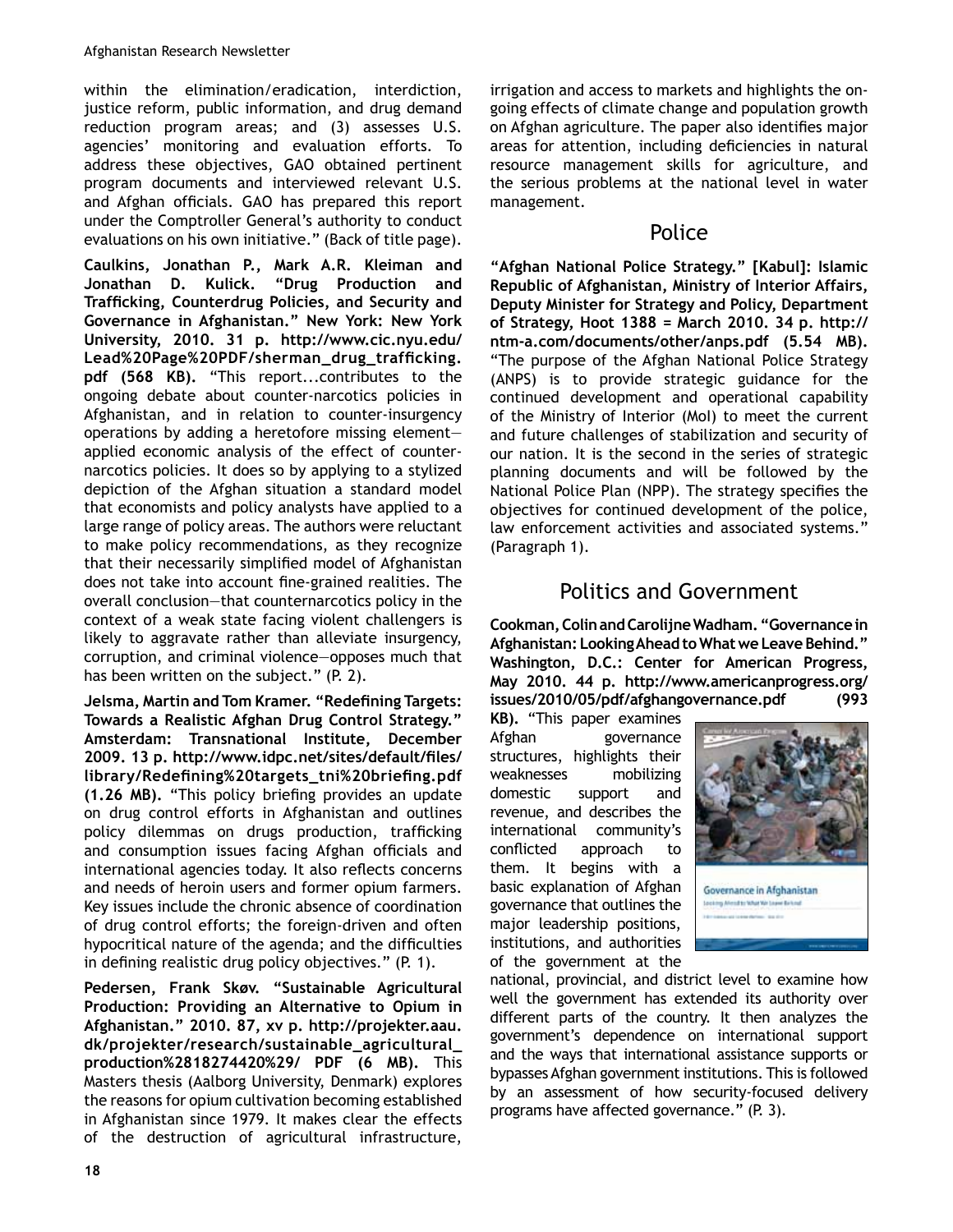**D'Souza, Shanthie Mariet. "Karzai's Balancing Act: Bringing 'China' in." Singapore: Institute of South Asian Studies, 7 May 2010. 9 p. http://www.isas. nus.edu.sg/Attachments/PublisherAttachment/ ISAS\_Insights\_98\_N\_Email\_N\_Karzai%27s\_ Balancing\_Act\_N\_Bringing\_%27China%27\_ In\_07052010185326.pdf (72 KB).** "China's interests in Afghanistan are perceived to be mainly economic. It is unlikely that the March 2010 Sino-Afghan joint declaration, following President Hamid Karzai's visit to China, will bring about a dramatic change in the present Chinese policy of abstaining from military engagement in the conflict-ridden country. However, as the scenario of United States (US) withdrawal from Afghanistan looms large, China will have to prepare itself for a much larger and crucial role for long-term stabilisation and reconstruction of the war-ravaged country given that its interests would be at stake. Its friendly ties with Pakistan would continue to be a great leverage when it decides to pursue such a policy." (Abstract).

**Dorronsoro, Giles. "Afghanistan: Searching for Political Agreement." Washington, D.C.: Carnegie Endowment, 2010. v, 30 p. http://www.** carnegieendowment.org/files/searching\_polit\_ **agreement.pdf (2.72 MB).** "Negotiations with Taliban leaders can be undertaken only if the Pakistani army agrees to act as a broker. Without Pakistan, there will be no solution in Afghanistan. Yet at least since the 2005 nuclear agreements between India and the United States, India has been the United States' preferred regional partner. This has reinforced the Pakistani army's fear and, indirectly, its support for the Taliban. The opening of negotiations would initiate a new phase in U.S. relations with Pakistan. Official negotiations cannot begin without the participation of the Karzai regime and international guarantees preventing the return of radical groups to Afghanistan. Along with negotiations, it is important to help increase areas of cooperation with the insurgency instead of polarizing the political game. A cease-fire must



therefore be observed during the negotiation process. The reduction in violence could help demobilize the Taliban and distance them from the radical groups currently in Pakistan, such as al-Qaeda and the Pakistani Taliban. Likewise, aid must be demilitarized, and NGOs must be permitted to negotiate directly with the Taliban in order to work in the regions under their control." (P. 25).

**Exum, Andrew. "Leverage: Designing a Political Campaign for Afghanistan." Washington, D.C.: Center for a New American Security, May 2010. 21 p. http://www.cnas.org/node/4427 PDF (446** 

**KB).** "To a large extent, U.S. and allied success in Afghanistan depends on what the Afghan government does and fails to do. A plan to affect the strategic choices of actors within the Afghan government is as necessary as military operations to defeat the Taliban and its allies. To create such a strategy, the United States and its allies must identify the key means of achieving



leverage-whether political, military or financial. They must also engage with Afghanistan's neighbors, rivals and allies to influence the political calculus of Afghanistan's leadership. Above all, the United States and its allies need a functioning relationship with the elected Afghan government." (P. 5).

Felbab-Brown, Vanda. "Negotiations and **Reconciliation with the Taliban: the Key Policy Issues and Dilemmas." Washington, D.C.: Brookings, 2010. 6 p. http://www.brookings.edu/~/media/Files/rc/ articles/2010/0128\_taliban\_felbabbrown/0128\_ taliban\_felbabbrown.pdf (50 KB).** "[The January 2010] London conference on Afghanistan where the Afghan government, Britain, and Japan have presented their plans for reconciliation with the Taliban has reignited a months-long debate about whether or not to negotiate with the salafi [fundamentalist?] insurgents. But although passions run strong on both sides of the debate, in its abstract form-negotiate: yes or no—the discussion is of little policy usefulness. The real question about negotiating with the Taliban is what shape and content any such negotiation and reconciliation should have and what are the costs and benefits of such an approach." (P. 1).

**Forsberg, Carl. "Politics and Power in Kandahar." Washington, D.C.: Institute for the Study of War (IWS), April 2010. 82 p. http://www.understandingwar.** org/files/Politics\_and\_Power\_in\_Kandahar.pdf **(13.6 MB).** "This paper documents the dynamics, personalities and relationships that drive political action in Kandahar and the role which Kabul plays in shaping dynamics in the province. The first section deals with the historical forces shaping Kandahar today and traces the diminishing influence of tribes in Kandahar. The second section investigates the Karzai family's history, interests, and internal dynamics and lays out the family's consolidation of power in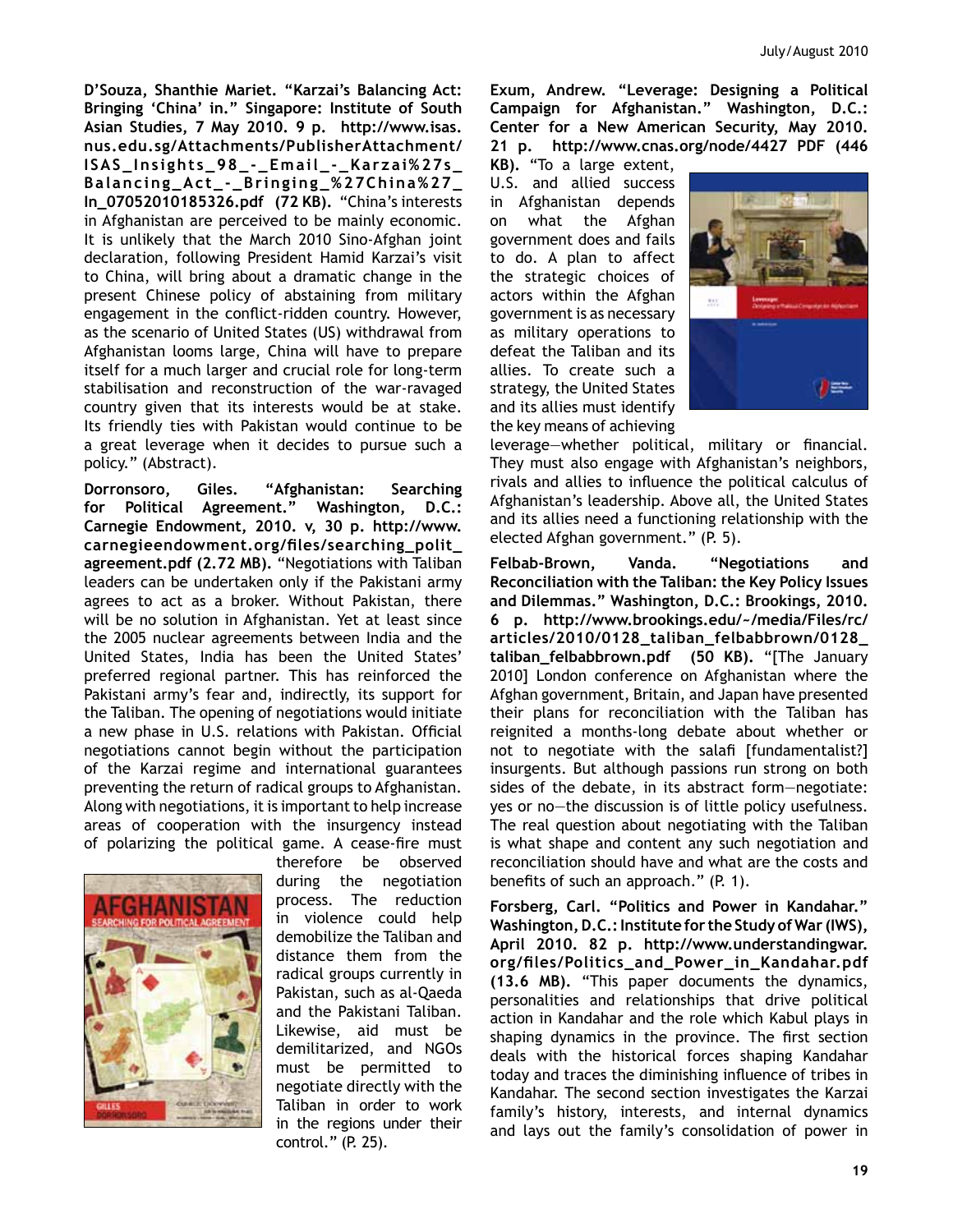Kandahar from 2001 to 2006. The third part traces the personality based networks, which ally political, business and military interests to hold effective power over Kandahar. The fourth section documents how Ahmed Wali Karzai uses his informal interests and connections to KabulIt emphasizes that dynamics in ... Kabul are of pressing importance for Kandahar, and stresses that national, provincial, and district-level politics are intertwined. Section five analyzes how the politics of Kandahar have contributed to popular perceptions of Kandahar's government as an exclusive oligopoly, looking at the fraud that accompanied the 2009 elections, Ahmed Wali Karzai's manipulation of



the tribal system, and to the significance of Kandahar's political system for reconciliation efforts. The paper concludes by considering why ISAF's efforts to reform governance in Kandahar have been ineffective, and proposes a more aggressive approach that brings to bear the whole range of ISAF's military, financial, and diplomatic resources."  $(P. 9-11).$ 

**Larsen, Iselin Hebbert. "UNAMA in Afghanistan: Challenges and Opportunities in Peacemaking,**  State-building and Coordination." Oslo, Norway: **Norwegian Institute for International Affairs, 2010. 48 p. ISBN 9788270022632. http://www.nupi.no/**  $content$ /download/12005/118516/version/3/file/ SIP-03-10-NUPI+Report-Hebbert+Larsen.pdf (1.1 **MB).** "This paper is largely based on off-the-record interviews conducted in August/September 2009 with current and former officials from UNAMA, UN agencies, ISAF and several key embassies in Kabul as well as the research community in Afghanistan." (p. 9). "The report examines the evolution of the role of UNAMA and its Security Council mandates in the post 9/11 era. It begins by discussing UNAMA's role in peacemaking, covering both the facilitation of the Bonn Agreement in 2001 and its current 'good office' support. We then turn to the 'light footprint approach' and examine UNAMA as a supporting agency in state-building as well as its role regarding the lead-construct and the Provincial Reconstruction Teams (PRTs) construct. Thirdly, its coordination role in terms of internal coordination, coordination of the international community and coordination between the international community and the Afghan government, is analysed. Lastly, the organizational make-up of UNAMA as an integrated mission is evaluated. The report focuses primarily on UNAMA and does not discuss in depth the contributions of each UN agency." (P. 10).

**Miakhel, Shahmahmood. "Understanding Afghanistan: the Importance of Tribal Culture and Structure in Security and Governance." Updated November 2009. 19 p. http://www.pashtoonkhwa.** com/files/books/Miakhel-ImportanceOfTribalStructu resInAfghanistan.pdf (356 KB). Originally published by Maulana Abdul Kalam Azad Institute in India in 2008 ("Challenges and Dilemmas of State-building in Afghanistan: Report of a Study Trip to Kabul," edited by Arpita Basu Roy, hapter 3, p. 97-110). "This paper outlines 1) the traditional cultural terminology and philosophy for codes of conduct, 2) gives examples of the complex district structure, 3) explains the role of councils, Jirgas and religious leaders in governing and 4) provides a critical overview of the current central governmental structure." (P. [1]).

**Neumann, Ronald E. "Afghanistan: Thinking Through the Basics." Muscatine, Indiana: The Stanley Foundation, September 2009. [5] p. http://www.stanleyfoundation.org/publications/ pab/NeumannPAB909.pdf (90 KB).** "In building a cohesive state, there are two fundamental challenges: protecting the civilian population and having a government that can rally enough popular support to sustain the fighting. The former requires the buildup of real military and police forces in the country by the international community. The latter means that corrupt forms of governance must be pushed back and minimized." (P. 1).

**"The Prospects for Security and Political Reconciliation in Afghanistan: Local, National, and Regional Perspectives: a Workshop Report," Matan Chorev and Jake Sherman. Cambridge, Ma.: Belfor** 

**Center for Science and International Affairs, May 2010. 12 p. http://belfercenter. ksg.harvard.edu/** files/reconciliation**afghanistan.pdf (1.0 MB).** In February 2010 this workshop of 28 international and Afghan experts considered the opportunities for, and obstacles to, security and political reconciliation



in Afghanistan. The paper concludes "The prospects for security and political reconciliation in Afghanistan in the near future are bleak. Nevertheless, the international community can play a role in shaping a sustainable Afghan-led process. In the short term, this effort will require (1) recognition of inherent tensions in the current U.S. strategy as well as within the regional geopolitical environment; (2) clarity about how overwhelmingly U.S.-led coalition military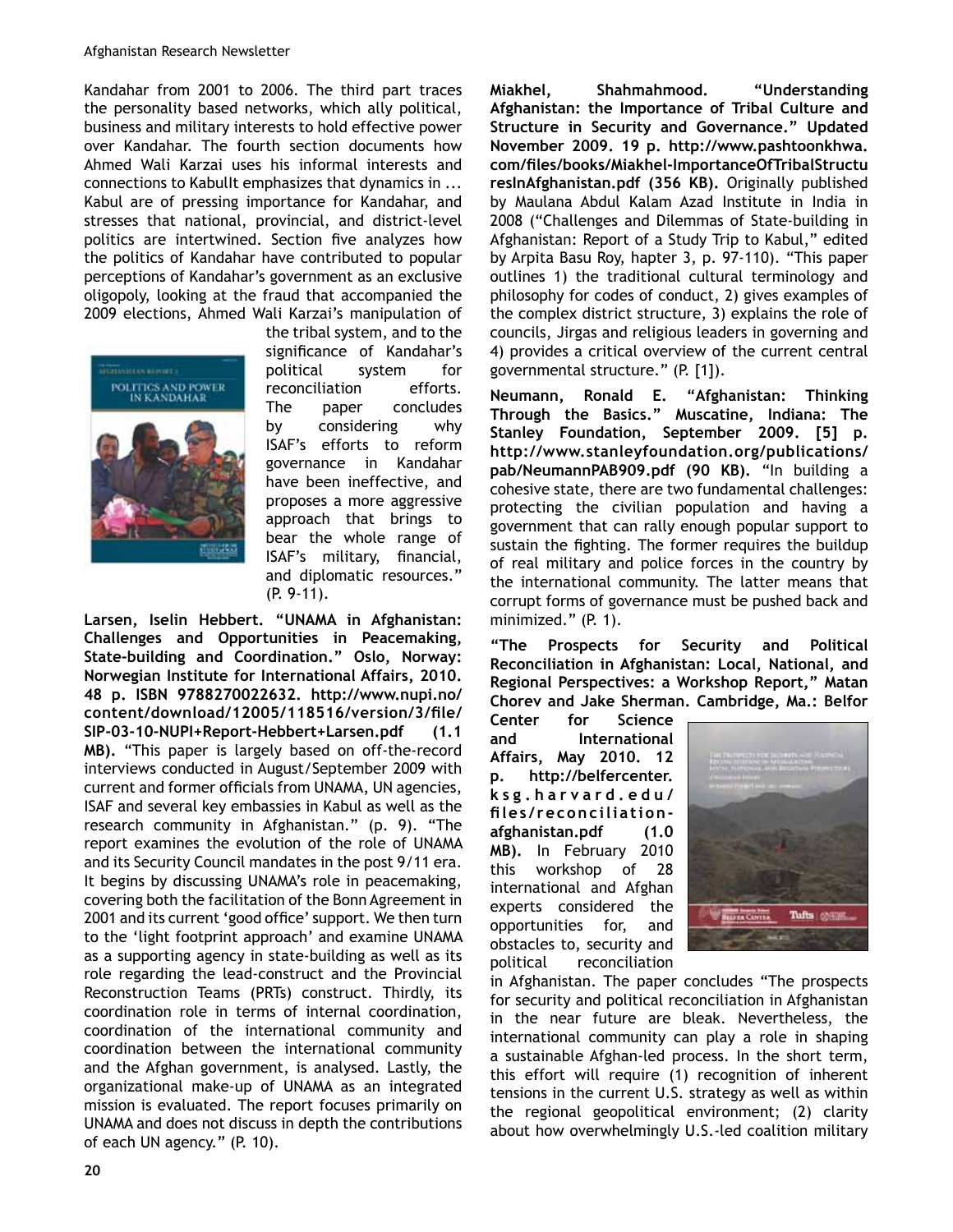operations and the mendicant aid economy influence key stakeholders' incentives; and (3) a focus on using eight years of painful lessons learned to guide future policy." (P. 10).

**Ruttig, Thomas. "How Tribal are the Taleban?: Afghanistan's Largest Insurgent Movement Between its Tribal Roots and Islamist Ideology." [Berlin]: Afghanistan Analysts Newtork (AAN), 2010. 24 p.**  http://aan-afghanistan.com/uploads/20100624TR-HowTribalAretheTaleban-FINAL.pdf (476 KB) "[This] paper...discusses the origins of the Taleban movement, the (limited) role of Islamist ideology and the extent to which it can be considered a Pashtun nationalist movement. Furthermore, this paper looks at the beginning debate about whether the Taleban have morphed into a 'Neo-Taleban' movement." (P. 1).

"Special Report of the Secretary-General Pursuant **to Paragraph 40 of Resolution 1917 (2010) [of the United Nations Security Council]." New York: United Nations Security Council, 2010. 17 p. http:// www.un.org/Docs/sc/sgrep10.htm PDF (89 KB).**  "The report provides an update on United Nations activities in Afghanistan since the previous report (A/64/705-S/2010/127) dated 10 March 2010. It provides a summary of key political and security developments during the period under review..." (P. 1).

**Shahid, Shiza. "Engaging Regional Players in Afghanistan: Threats and Opportunities: a Report**  of the CSIS Post-Conflict Reconstruction Project." **[Washington, D.C.]: Center for Strategic & International Studies (CSIS), November 2009. 5 p.**  http://csis.org/files/publication/091124\_afghan\_ **players.pdf (681 KB).** "This report is the result of an experts meeting hosted by the Post-Conflict Reconstruction (PCR) Project on October 15, 2009. The discussion focused on the role of regional players in Afghanistan and Pakistan - primarily China, India, Iran, Russia, and Saudi Arabia – in promoting stability in the region. It was attended by a number of government officials and non-governmental experts, who underscored how each country is currently involved in Afghanistan and Pakistan, what the regional interests are, and how each country can be engaged to work towards an effective regional strategy. This report summarizes the key conclusions from the meeting and highlights avenues for further research." (Reverse of title-page).

"Tribal Jurisdiction and Agreements: the Key to Sub**national Governance in Southeastern Afghanistan."**  Kabul: The Liaison Office (TLO), December 2009. 14 p. http://www.boell-afghanistan.org/downloads/ **TLO\_Policy\_Brief\_N\_Tribal\_Contracts\_N\_2009.** pdf (340 KB) "Tribal agreements in South-eastern Afghanistan continue to be an important means to

establish binding rules within and between tribal groups and to negotiate governance and security issues between tribes and the Afghan government (and supporting international military forces). International actors promoting such local security arrangements need to understand existing local institutions, the geographic concepts of tribal jurisdiction (manteqas/ wandas) and the level of tribal fragmentation. Only where tribal institutions are still very much intact, links between formal and informal security institutions can strengthen Afghan government structures."

**Whitty, Brendan and Hamish Nixon. "The Impact of Counter-terrorism Objectives on Democratization and Statebuilding in Afghanistan."** *Taiwan Journal*  of Democracy v. 5 (no. 1): 187-218. http://www. **ceps.com.tw/ec/ecjnlarticleView.aspx?jnlcattype =1&jnlptype=2&jnltype=11&jnliid=2887&issueiid =87482&atliid=1746694 PDF (327 KB).** "This essay explores how the democratization and statebuilding objectives in Afghanistan were affected by the invasion of 2001 and the counter-terrorism objectives adopted by the United States. It outlines the current challenges facing the democratic institutions of Afghanistan and its supporting international actors, including a growing insurgency, a lack of accountability and widespread corruption, and declining legitimacy among the wider Afghan polity. It reviews the background to these challenges, focusing on the pursuit of the Taliban and al Qa'eda under the War on Terror, and the consequences for the wider statebuilding effort: reempowered regional warlords, institutions of state shaped into a highly centralized system dependent on international support, the exclusion of key factions within society, and a resulting unstable political settlement." (Abstract).

## Refugees

**"Beyond the Blanket: Towards more Effective Protection for Internally Displaced Persons in**  Southern Afghanistan." New York: Brookings-Bern **Project on Internal Displacement, The Liaison 210. Office (TLO), May 2010. xxv, 114 p. http://www. brookings.edu/~/media/Files/rc/reports/2010/05\_ idp\_protection\_afghanistan/05\_idp\_protection\_ afghanistan.pdf (3.38 MB).** "This study by the Brookings Bern Project and The Liaison Office examines the causes and consequences of displacement in southern Afghanistan, including decisions internally displaced persons (IDPs) have taken regarding when and where to flee, how IDPs cope with displacement with little assistance, and prospects for finding longterm solutions to their displacement. The study also focuses on analyzing the complex circumstances confronting national and international humanitarian actors in Afghanistan." (Website blurb). "The three sites examined in this study—the border town of Spin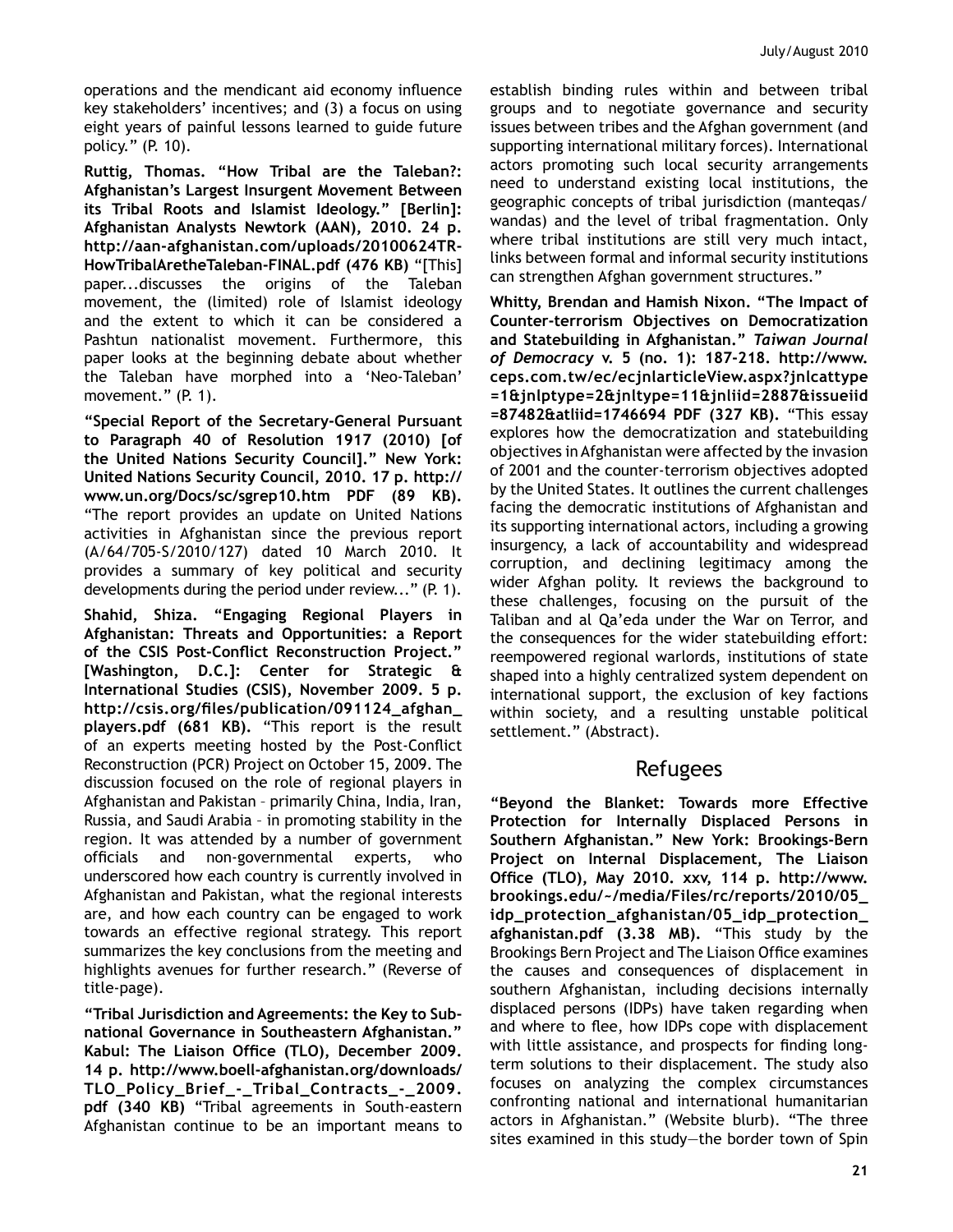Boldak, the Zhari Dasht IDP camp, and Kandahar-cityall host significant numbers of IDPs whose situation is described in detail in this report. As of July 2009, Kandahar-city and Spin Boldak are among the only four of Kandahar province's 18 districts that remain under full government control. In most other areas (including Zhari district, the site of the official IDP camp), the government controls only the district center." (Executive summary, P. xii).

# **Security**

**"Actions Needed to Improve the Reliability of Afghan Security Force Assessments." Arlington, V.A.: Special Inspector General for Afghanistan Reconstruction (SIGAR), June 2010. iv, 49 p. http://** www.sigar.mil/pdf/audits/SIGAR%20Audit-10-11. **pdf (2.6 MB).** "As the United States and international community aim to transfer security responsibility to Afghan security forces, having a reliable system for monitoring progress toward that objective is critical. The CM rating system has not provided reliable or consistent assessments of ANSF capabilities. For example: (1) Measurements used in the assessment system have overstated operational capabilities. (2) Top-rated ANSF units have not indicated a capability to sustain independent operations. (3) The CM rating system has inadvertently created disincentives for ANSF development. (4) ANSF capability reports have included outdated assessment data. In addition to these weaknesses, serious challenges affect U.S. and Coalition assessment efforts, including security conditions, mentor shortages, and inadequate training. Further, systemic ANSF deficiencies have undermined efforts to develop unit capabilities. These include logistics problems, personnel attrition, inadequate personnel authorizations, infrastructure deficiencies, corruption, drug abuse, and illiteracy." (P. ii).

**"Afghanistan's Security Environment: Congressional Committees." Washington, D.C.: United States**  Government Accountability Office (GAO), May 5, **2010. 10 p. http://www.gao.gov/docdblite/details.** php?rptno=GAO-10-613R (PDF 248 KB). A previous review was published in November 2009, since then 16,000 additional US troops have been sent into Afghanistan while the number of US government civilians has grown to around 200. This report provides updated information on (1) the security situation (2) challenges for US reconstruction efforts and (3) recent increases in US, coalition and Afghan troops and US civilian presence.

**"Afghanistan's Hard Summer: the Impact on European Troop Contributing Nations", edited by Toby Archer. [Helskinki]: The Finnish Institute of International**  Affairs, 2010. 14 p. http://www.upi-fiia.fi/assets/ publications/UPI\_Briefing\_Paper\_43\_2009.pdf  $(1.65$  MB). A group of researchers at the Finnish

Institute of International Affairs, plus one outside colleague, decided this was an opportune moment to consider the discussions taking place on Afghanistan across Europe. In all but one case, we have written about our countries of origin, but this has produced an interesting sample of troop-contributing countries. Our descriptions of the political debates taking place back in Europe demonstrate how the different political structures and historical experiences condition how the countries involved perceive their mission in Afghanistan [Great Britain, Germany, France, Italy, Finland]. But just as important are the difference in both size, structure, position and policy priorities of the missions deployed." (P 3).

**Dressler, Jeffrey. "Operation Moshtarak: Taking and Holding Marjah." Washington, D.C.: Institute for the Study of War, March 2, 2010. 10 p. http://** www.understandingwar.org/files/Operation\_ **Moshtarak\_2.pdf (4.66 MB).** Description of the stages of this campaign.

**Dressler, Jeffrey and Carl Forsberg. "The Quetta Shura Taliban in Southern Afghanistan: Organizations, Operations and Shadow Governance." Washington, D.C.: Institute for the Study of War, December 21,**  2009. 11 p. http://www.understandingwar.org/files/ **QuettaShuraTaliban\_1.pdf (1.0 MB).** Study of a group identified by the author as the main wellspring for Taliban activities in the south of Afghanistan.

**"A Force in Fragments: Reconstitution the Afghan National Army." Brussels: International Crisis Group (ICG), May 2010. iii, 35 p. http://** www.crisisgroup.org/~/media/Files/asia/south**asia/afghanistan/190%20A%20Force%20in%20 Fragments%20N%20Reconstituting%20the%20 Afghan%20National%20Army.ashx (PDF 1.32 MB).** This paper provides a brief outline of the historical development of the Afghan National Army and then delineates the complex difficulties faced in its reform and re-establishment since 2001. "Failure to develop a sustainable, comprehensive long-term defence posture could risk the army's disintegration after the withdrawal of international forces." (Executive summary, P. ii).

**Forsberg, Carl. "The Taliban's Campaign for Kandahar." Washington, D.C.: Institute for the Study of War, December 2010. 71 p. http://www.** understandingwar.org/report/talibans-campaign**kandahar (PDF 2.57 MB).** This report details the Taliban's campaign to take Kandahar City and the factors that allowed the insurgency to exert considerable influence over the city by 2009. The report begins by evaluating the geography, tribal structures, and political history that set the conditions for the Taliban's post-2001 campaign to retake Kandahar City. The second section lays out the Taliban's strategy for taking Kandahar,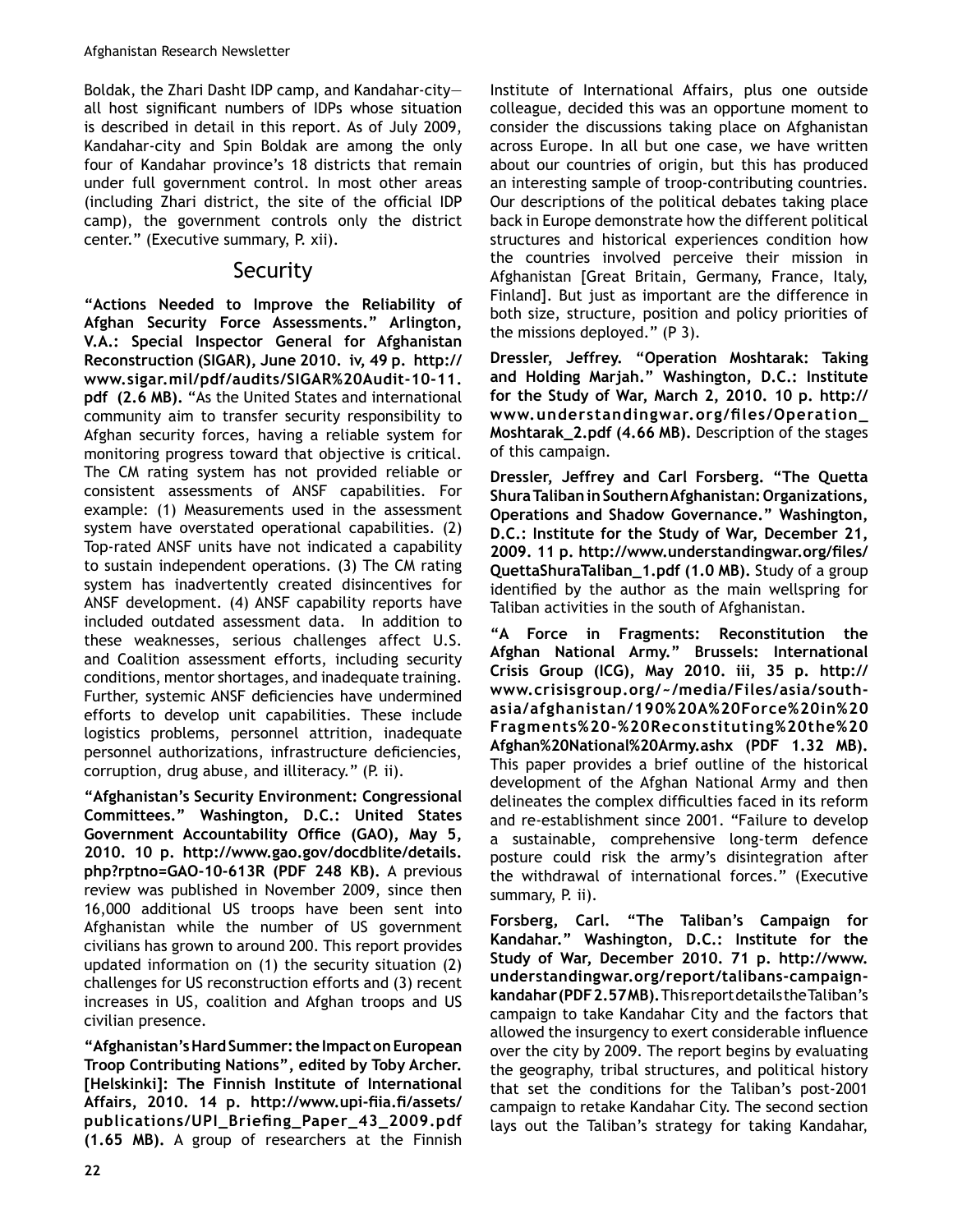evaluating the campaigns and operations that allowed the Taliban to contest the populated areas surrounding Kandahar City by the summer of 2008. This analysis reveals both the capabilities and the techniques of the Taliban. Since 2008, the Taliban's entrenchment in Kandahar City's suburbs has allowed the insurgency to project violence into the city. The third section of this paper analyzes how the enemy system has employed violence to establish its influence over Kandahar City and why ISAF operations through the fall of 2009 have been unable to secure the province. The report concludes by evaluating what is required to break the Taliban's control in Kandahar. The analysis underscores the dangers of under-resourcing counterinsurgency operations." (P. 9).

**Forsberg, Carl and Kimberly Kagan. "Consolidating Private Security Companies in Southern Afghanistan." Washington, D.C.: Institute for the Study of War, 28 May, 2010. 7 p. http://** www.understandingwar.org/afghanistan-project/ publications/reports/consolidating-private-securitycompanies-southern-afghanistan PDF (152 KB). "Dozens of Private Security Companies (PSCs) operate in Kandahar city and province, frequently doubling as the militias of local powerbrokers. These armed groups also operate on a contractual basis to provide security for the International Security Assistance Force (ISAF) and private, Afghan companies. Because PSCs are under the control of powerful individuals, rather than the Afghan National Security Forces, they compete with state security forces and interfere with a government monopoly on the use of force. There is growing pressure from ISAF and within the Afghan government to reform and regulate these companies. Major General Nick Carter, the commander of Regional Command-South (RC-S), recently briefed that ISAF was developing a strategy to regulate PSCs as part of the Kandahar Operations unfolding in summer 2010. If not properly structured, however, the regulation of these PSCs in Kandahar may reinforce the existing power structures, strengthen the hand of local powerbrokers such as Ahmed Wali Karzai, and further weaken the ANSF. An initiative underway to consolidate the security companies in southern Afghanistan is likely to exacerbate the problems caused by PSCs, rather than reducing their influence."  $(P. 1)$ .

**Giustozzi, Antonio. "Cycles of War and Peace in Afghanistan: Understanding the Political Economy**  of Conflict." London: Crisis States Research Centre, **May 2010. 4 p. http://www.crisisstates.com/ download/Policy%20Directions/Cycles%20of%20 War%20and%20Peace%20in%20Afghanistan.pdf (382 KB).** "War and peace have commonly been understood as separate processes, requiring separate strategising and separate analysis. Our research concludes that 'conflict resolution' and 'peace building' must be

brought together. Critical points in the life cycle of conflict exist, and actions taken at these points can determine whether conflict continues or whether a new cycle, of peace, begins. Contrary to the commonly held view that war is made explicable through analysis of its causes, the cycle of war analysis argues that drivers of conflict mutate as war proceeds. Similarly, key fault lines can be identified in what can usefully be seen as a 'cycle of peace', whereby a toxic mix of circumstances and (in)action can lead to the peace cycle breaking, and a new cycle of war emerging. This policy brief flags the importance of recognising and understanding the critical points in cycles of war and peace, and suggests actions therein with specific reference to the conflict in Afghanistan."  $(P, 1)$ .

**Giustozzi, Antonio and Christoph Reuter. "The Northern Front: the Afghan Insurgency Spreading Beyond the Pashtuns." [Kabul?]: Afghanistan Analysts**  Newtork (AAN), 2010. 8 p. http://aan-afghanistan. com/uploads/20100629AGCR-TheNorthernFront1. pdf (178 KB). "The ongoing conflict in Afghanistan has been characterized until recently as largely a southern Afghan and Pashtun phenomenon. Such a characterization has had important implications both in strategic and political terms. As long as the insurgency was understood as contained in a limited portion of the country, its ability to cause the existing government to implode was seen to be inevitably limited. Moreover, at least half or more of the country could still be presented as broadly supportive of international intervention and of the policies determined in Kabul. But if the north is also perceived as being destabilised, the implications are enormous. This paper examines the situation in the north as of spring 2010 and tries to determine the potential for increasing deterioration in the face of growing signs of Taleban activity throughout the region." (P. 1).

**Lefevre, Mathieu. "Local Defence in Afghanistan:**  a Review of Government-backed Initiatives." **[Kabul?]: Afghanistan Analysts Network, May**  2010. 23 p. http://aan-afghanistan.com/ uploads/20100526MLefevre-LDI-exec\_summary. **pdf (424 KB).** An examination of three supplementary security force programmes in Afghanistan: (1) the Afghanistan National Auxiliary Police (ANAP) (2006-2008); (2) Afghan Public Protection Program (APPP or AP3)  $(2008-)$ ;  $(3)$  Local Defence Initiatives  $(LDI)$ (mid-2009 onwards). "The relationship between government-backed armed groups and the Afghan National Security Forces (ANSF) is often problematic. In many ways these new programs replicate, rather than circumvent, old problems faced by the ANSF on questions such as vetting, jihadi influence and logistics. The new programs may in fact deter recruits from joining the Afghan National Army or the Afghanistan National Police (ANP). Overall, government-backed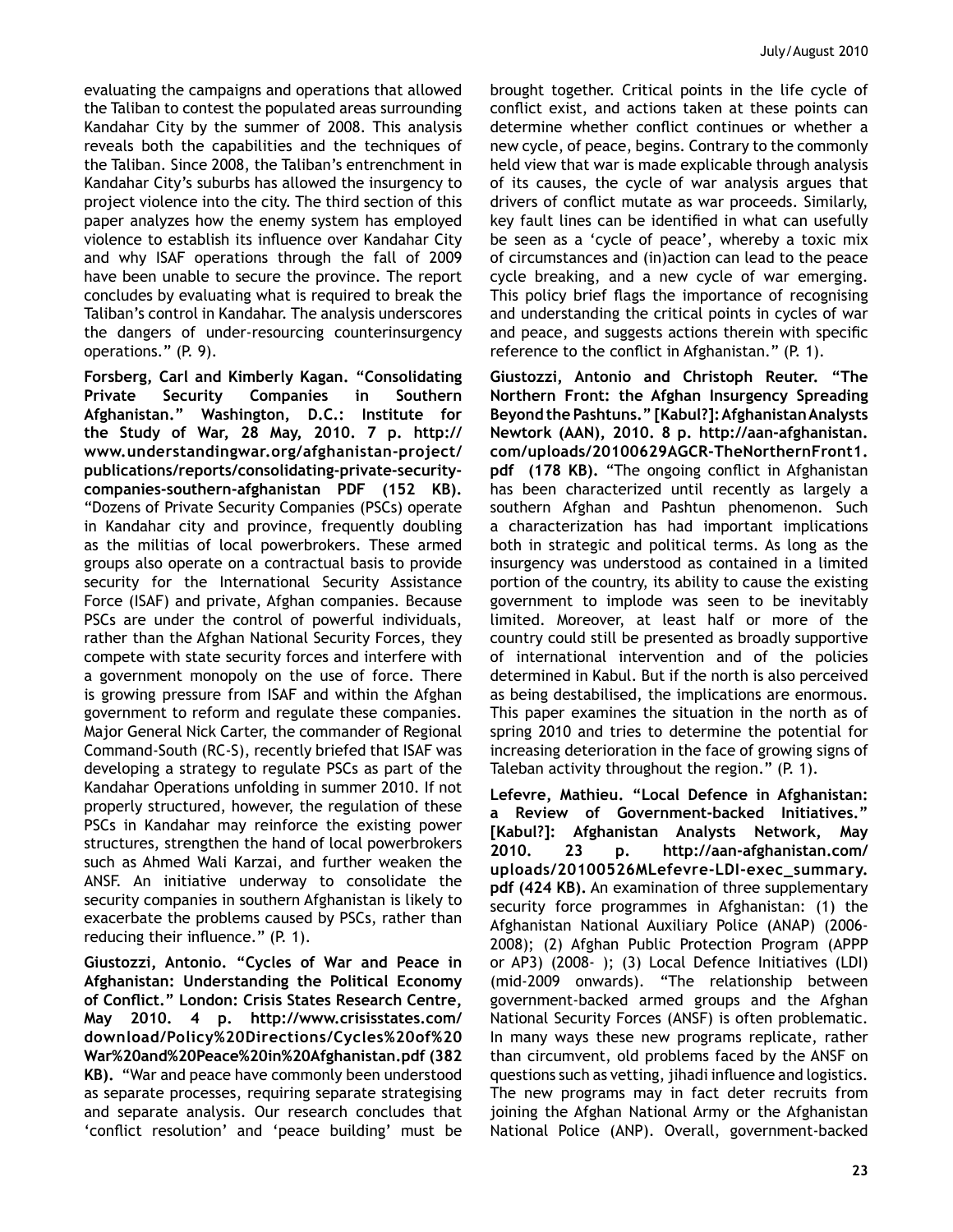armed groups emerge as rivals rather than partners to the ANSF."  $(P, 2)$ .

**"Operation Moshtarak: Lessons Learned." [London?]: Internatioanl Council on Security and Development (ICOS), March-May 2010. 29 p. http://www. icosgroup.net/documents/operation\_moshtarak.pdf (1.0 MB).** "NATO s Operation Moshtarak, launched in February 2010 in Helmand province, was the first

deployment after the beginning of the muchdebated surge of 30,000 additional US troops. It was billed as the largest military operation since the invasion of 2001. The planning for the operation emphasised the needs of the Afghan people, and the importance of winning hearts and minds as part of a classic counterinsurgency operation. However, the reality on the ground did not match



the rhetoric. Welcome improvements in the size and conduct of military operations were undermined by a lack of sufficient corresponding measures in the political and humanitarian campaigns. This report reviews the local perceptions of the operation from more than 400 Afghan men from Marjah, Lashkar Gah and Kandahar, interviewed by the International Council on Security and Development (ICOS) in March 2010." (Executive summary).

**"Report on Progress Toward Security and Stability in Afghanistan: Report to Congress in Accordance with Section 1230 of the National Defense Authorization Act for Fiscal Year 2008 (Public Law**  110-181), and United States Plan for Sustaining **the Afghanistan National Security: Report to Congress in Accordance with Section 1231 of the National Defense Authorization Act for Fiscal Year 2009 (Public Law 110N181) Forces." Washington, D.C.: [US Dept. of Defense], April 2010. 150 p. http://www.defense.gov/pubs/pdfs/Report\_ Final\_SecDef\_04\_26\_10.pdf (4.0 MB).** This report summarizes US Department of Defense views on progress and challenges in Afghanistan under the headings of security, governance, reconstruction and development counter narcotics, and regional engagement. Part two is the US plan for sustaining the Afghanistan National Security Forces.

**Rogers, Chris. "Addressing Civilian Harm in Afghanistan: Policies & Practices of International Forces." Washington, D.C.: Campaign for Innocent**  Victims in Conflict (CIVIC), 2010. 15 p. http://www. **civicworldwide.org/storage/civicdev/documents/**

afgh%20white%20paper%20color%20final.pdf (281) **KB).** "This report describes the policies and practices of major ISAF troop contributing nations. It finds that soldiers as well as civilians view amends for harm favorably. The process of investigation, negotiation of payment, and offers of formal compensation are opportunities to strengthen relationships with local leaders and communities, to explain what happened, and acknowledge loss." (P. 1).

**Sharma, Prakhar. "Local Contours of Security in Afghanistan." Washington, D.C.: The Henry L. Stimson Center, 2010. 15 p. http://www.stimson. org/rv/pdf/Sharma\_Afghanistan\_Contours\_Final.** pdf (112 KB). Sharma analyzes non-traditional security challenges in Afghanistan and their implications on the prospects for internal political dialogue and regional consensus. The paper is a result of over two years (2007-2009) research inside the country that involved undertaking provincialand district-based assessments by traveling across all Afghan regions, and designing perception surveys to support the livelihood and broader stabilization initiatives in Afghanistan. The fieldwork consisted largely of conversations with diplomats, Afghan government officials, journalists, NGO workers, and researchers based in Afghanistan. It also entails a review of previous studies, research reports, publicly available perception surveys, statistics, and news reports. In Section I, "Impediments to Security", Sharma identifies the issues that serve as the primary impediments to security in Afghanistan. In Section II, "Analyzing the Elements of Insecurity", Sharma then provides an account at the roots of each of these issues and the local political dynamics and actors that continue to drive them. "Among the key findings of the study are: (1) There is a growing nexus between criminals and insurgents; (2) There is an increasingly ethnic dimension to the insurgency that is being driven by perceptions of economic and political marginalization; (3) International actors' partnerships with local groups with questionable human rights records are endangering international credibility; (4) Reconciliation between ethnic groups is becoming increasingly difficult; (5) The rearming of tribal militias is undermining the important Disbandment of Illegal Armed Groups (DIAG) and Disarmament, Demobilization, and Reintegration (DDR) initiatives; and (6) The continued return of Iran- and Pakistanbased refugees is placing an unsustainable strain on Afghan infrastructure and tribal relations." (P. 2).

**Sedwill, Mark. "2010 Afghan Sovereignty and International Partnerships: Transcript." London: Chatham House, 12 May 2010. 10 p. http://www.** chathamhouse.org.uk/files/16564\_120510sedwill. **pdf (96 KB).** Comments from the current UK Ambassador to Afghanistan assessing the situation and the strategy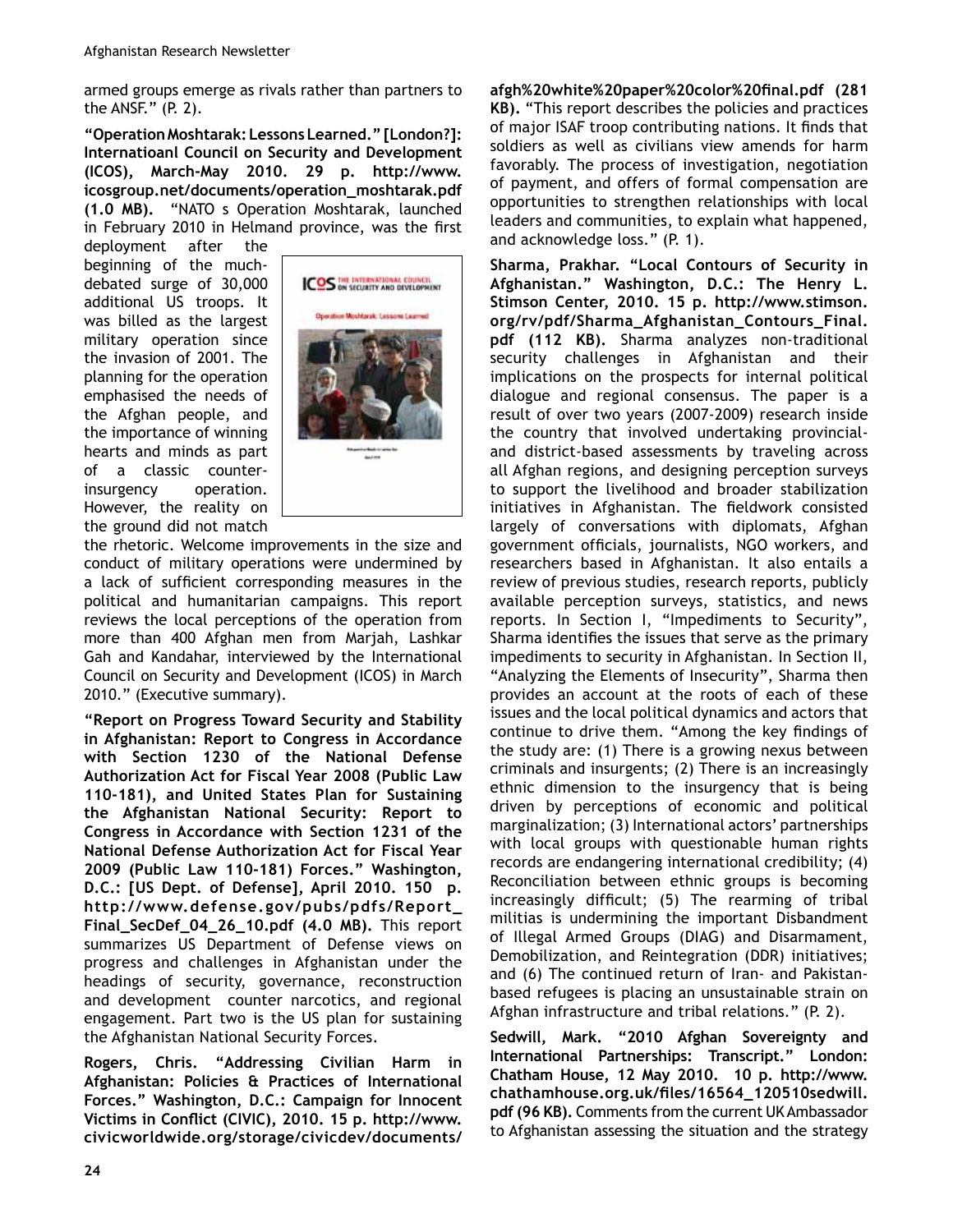needed to move toward Afghan responsibility for Afghanistan.

Stenersen, Anne. "Al-Qaeda's Allies: Explaining the Relationship between al-Qaeda and Various **Factions of the Taliban after 2001." Washington, D.C.: New America Foundation, 2010. 14 p. http://counterterrorism.newamerica.net/sites/**  $newamerica.net/files/policydocs/stenersen2.pdf$ **(2.11 MB).** This paper examines the nature of the relationship between al-Qaeda and the Taliban after 2001: neither of these organizations is a homogeneous actor, rather each is a network of like-minded individuals and groups which answer, to some degree or other, to a centralized leadership. Al-Qaeda's contribution to the Afghan insurgency since 2001 has been highly localized, mostly in the southeastern and eastern provinces. This concentration is due to both geographic factors and to al-Qaeda's long-standing ties to local militants in those regions. (Executive summary).

**Waldman, Matt. "The Sun in the Sky: the Relationship between Pakistan's ISI and Afghan Insurgents." London: Development Research Centre, Crisis States Programme, June 2010. 27 p. http:// www.crisisstates.com/download/dp/DP%2018.pdf PDF (515 KB).** "This paper seeks to appraise the relationship between Afghan insurgents and Pakistan's Inter-Services Intelligence Directorate (ISI). It is not intended to be a precise analysis of this relationship, which is inevitably dynamic and opaque, or to specify how it is manifested in any particular location. Rather, it explores its principal dimensions as expressed by insurgent commanders and those with first-hand knowledge or experience of the Afghan insurgency." (Introduction). The paper is based on a small number of interviews with insurgency commanders near Kabul and Kandahar and ten ex-Taliban officials.

#### Water

Water Law. [2009?]. 19 p. Unofficial translation of the new Water law published in "Official gazette" **no. 980 (1388 Saur 6 = 2009 April 26). (Word document 195 KB).**

## Women

**Hassan, Palwasha. "The Afghan Peace Jirga: Ensuring that Women are at the Peace Table." Washington, D.C.: United States Institute of Peace,**  2010. 6 p. http://www.usip.org/files/resources/ **PB29%20Afghan%20Peace%20Jirga\_Hassan.pdf (248 KB).** "In late May 2010, the Afghan government will convene a Peace Jirga in Kabul to determine a national reintegration and reconciliation strategy. Afghan women have played a variety of social and political

roles during the last three decades of conflict, including as peacebuilders, but now risk of being excluded from current peacebuilding processes. In alliance with international agreements—most notably United Nations Security Council Resolution 1325–the Afghan government must make sure that sure that woman are actively engaged in the upcoming jirga and are included in other reintegration and reconciliation policies. The inclusion of women is central to sustainable peace and security in Afghanistan." (Summary, P. 1).

**National Action Plan for the Women of Afghanistan**  (NAPWA) 2008-2018. **Kabul: Minister's Cabinet of the Government of [the] Islamic Republic of Afghanistan, 2008. 141 p.** Although this action plan was approved by cabinet in April 2008, the AREU library just received copies of the printed version from the Ministry of Women's Affairs.



Wright, Rebecca. "Afghanistan's Female Home-based **Workers: Isolated and Undervalued." [Kabul]: Human Rights Research and Advocacy Consortium (HRRAC), April 2010. 32 p. http://scholar.google.com.hk/sch**



**olar?q=Afghanistan%E2%** 80%99s+Female+Home**based+Workers:+Isolate d+and+Undervalued&h** l=zh-TW&as\_sdt=0&as\_ **vis=1&oi=scholart.** "This report aims to give female home-based workers a voice so they can describe their conditions and suggest ways in which their situation can be improved. It contains the findings of interviews with 520 home-based workers across five provinces in

Afghanistan. The report is very much a starting point and is intended above all to highlight the need for future research on the working conditions of women in Afghanistan." (P. 1).

Also published in Dari:

زنان شاغل خانه درافغانستان: مطرود و بی قدر

Also published in Pashto:

د افغانستان کور کې کار کوونې ښڅیرد شوې او بې قدر